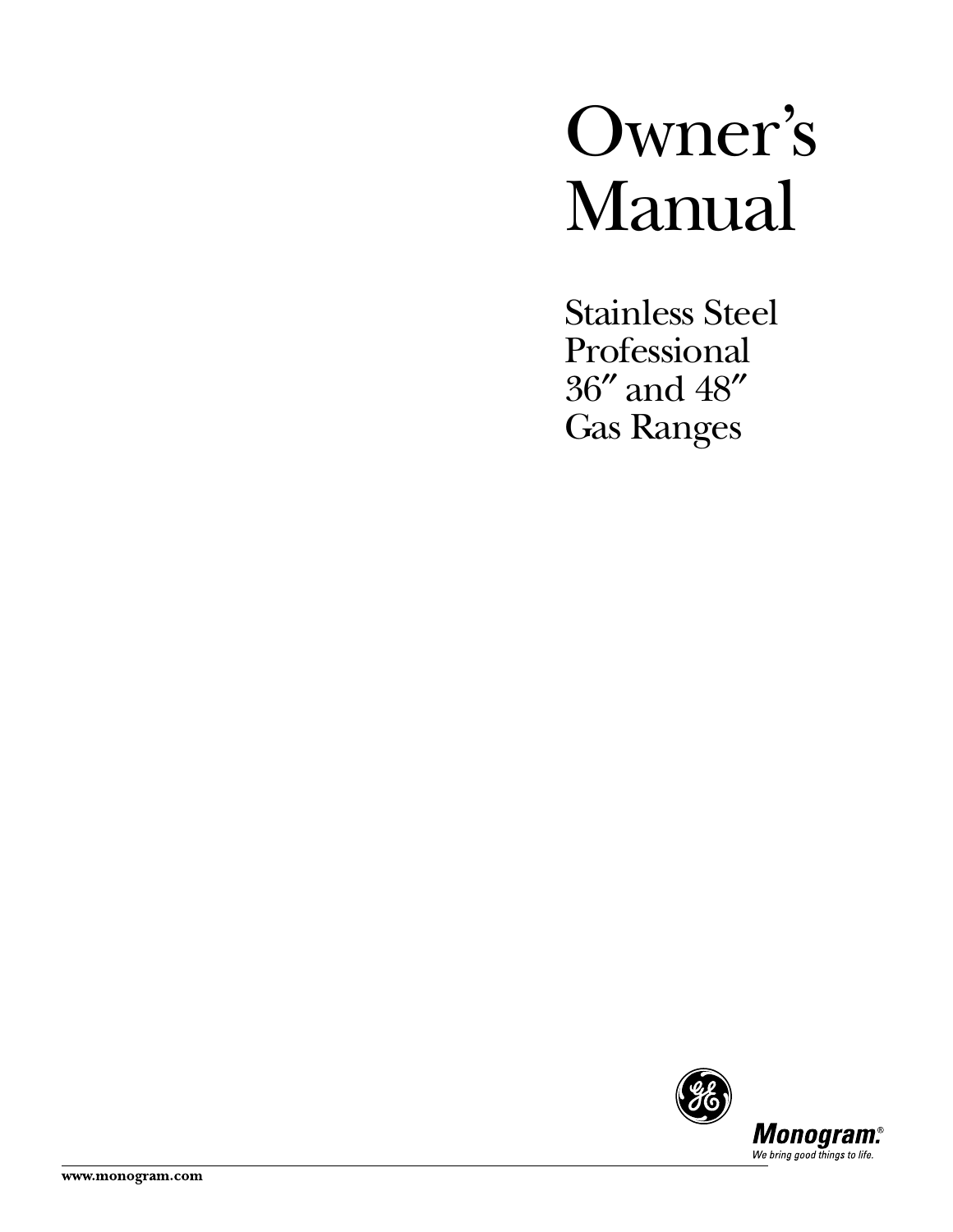*Stainless Steel Range*

*Exclusive 40-point inspection*

Please call for your exclusive 40-Point Inspection! In the U.S.A.: 800.444.1845. In Canada: 888.880.3030.

Owners of Monogram professional ranges enjoy the additional benefit of a complimentary visit by a specially trained technician. This includes temperature calibration of each oven and cooktop element. This is Monogram's way of ensuring correct installation and precise operation of your new professional range.

Our Preferred Service Specialists are always at your service. If any Monogram appliance should ever require service, please call the Monogram Preferred Service number shown above. Call anytime—24 hours a day, 7 days a week. The Monogram Preferred Service Specialist will promptly coordinate a service appointment.

### *Contents* **Care and Cleaning**

| Broiler Pan and Grid  27                                   |  |
|------------------------------------------------------------|--|
| Burner Assembly  28                                        |  |
| Ceramic Briquettes 26                                      |  |
| Control Panel and Knobs 26                                 |  |
| Drip Trays, Drain Tubes 29                                 |  |
|                                                            |  |
|                                                            |  |
| Oven Heating Elements 26                                   |  |
| Oven Light $\dots\dots\dots\dots\dots\dots 27$             |  |
| Oven Porcelain Interior 30                                 |  |
| Shelves $\ldots \ldots \ldots \ldots \ldots \ldots 26, 30$ |  |
| Stainless Steel 26                                         |  |
|                                                            |  |

### **Consumer Services**

| Important Phone Numbers 33                                    |
|---------------------------------------------------------------|
| Model and Serial Number  3, 36                                |
| Problem Solver $\dots \dots \dots \dots \dots 31, 32$         |
| Product Registration $\ldots \ldots \ldots 3, 35, 36$         |
| Safety Instructions $\dots \dots \dots 2, 4-8$                |
| Warranty $\dots \dots \dots \dots \dots \dots \dots \dots 34$ |

### **Oven**

| Aluminum Foil 6, 19, 22                               |  |
|-------------------------------------------------------|--|
| Baking/Roasting $\ldots \ldots \ldots \ldots 17-19$   |  |
| Broiling/Broiling Guide $\ldots \ldots 22, 23$        |  |
| Controls $\ldots \ldots \ldots 9, 17, 18, 21, 22, 25$ |  |
| Convection Cooking  20, 21                            |  |
|                                                       |  |
|                                                       |  |
| Self-Cleaning Instructions  24, 25                    |  |

### **Surface Cooking**

| Burners 10–11                                                      |  |
|--------------------------------------------------------------------|--|
| Controls $\ldots \ldots \ldots \ldots \ldots \ldots 9, 10, 13, 16$ |  |
|                                                                    |  |
|                                                                    |  |
| Griddle $\ldots \ldots \ldots \ldots \ldots \ldots \ldots 15, 16$  |  |
|                                                                    |  |
| Electronic Ignitors 11                                             |  |
|                                                                    |  |

**WARNING: If the information in this manual is not followed exactly, a fire or explosion may result causing property damage, personal injury or death.**

- **Do not store or use gasoline or other flammable vapors and liquids in the vicinity of this or any other appliance.**
- **WHAT TO DO IF YOU SMELL GAS**
	- **Do not try to light any appliance.**
	- **Do not touch any electrical switch; do not use any phone in your building.**
	- **Immediately call your gas supplier from a neighbor's phone. Follow the gas supplier's instructions.**
	- **If you cannot reach your gas supplier, call the fire department.**
- **Installation and service must be performed by a qualified installer, service agency or the gas supplier.**



## **WARNING**

- ALL RANGES CAN TIP
- INJURY COULD RESULT
- INSTALL ANTI-TIP BRACKET PACKED INSIDE OVEN
- SEE INSTRUCTIONS

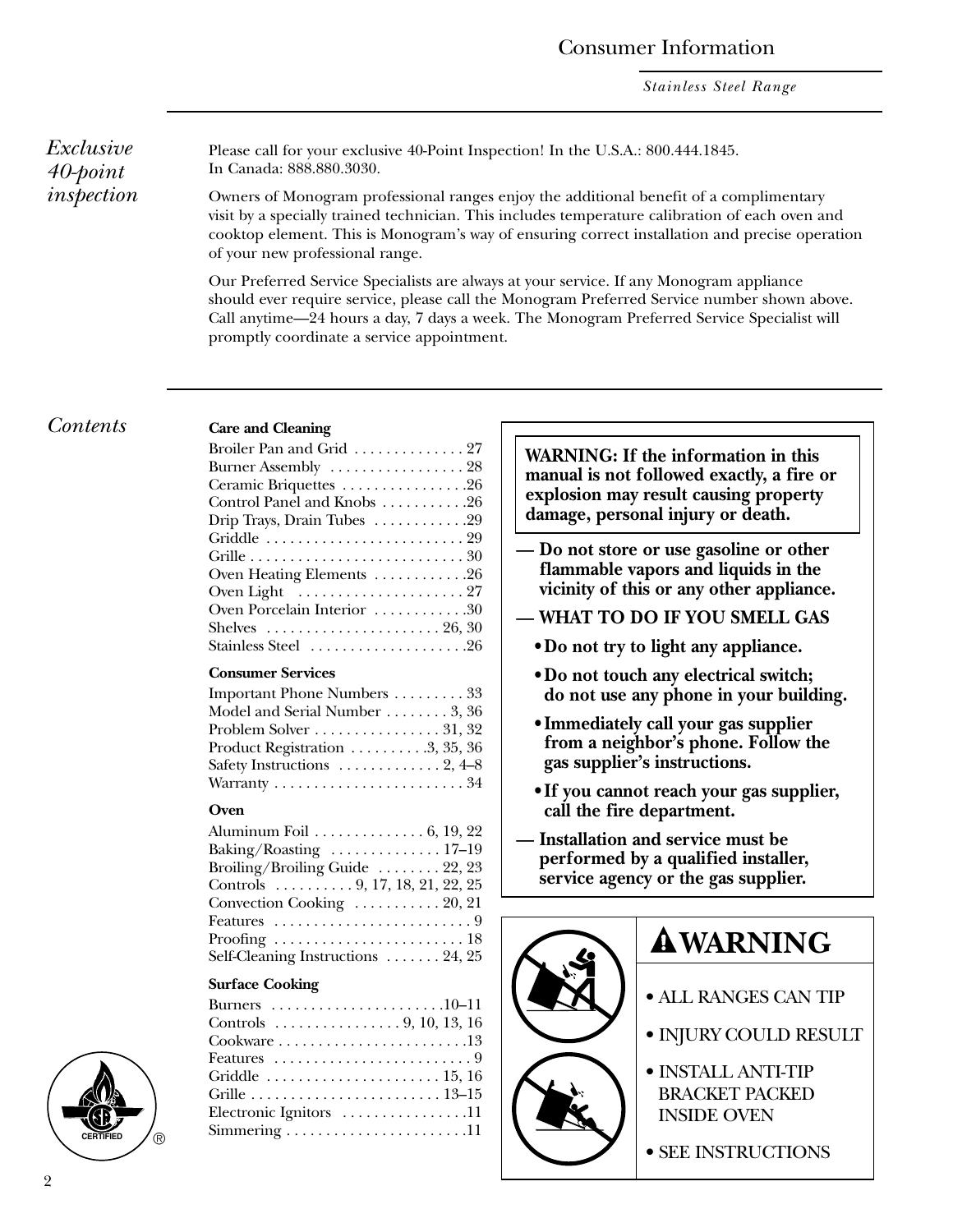<span id="page-2-0"></span>

| <b>Before</b><br>using<br>$\gamma$ our<br>range   | Read this manual carefully. It is intended to<br>help you operate and maintain your new range<br>properly.<br>Keep it handy for answers to your questions.                                                                                                                                                                                                                                                         | If you don't understand something or need<br>more help, there is a list of toll-free consumer<br>service numbers included in the back section<br>of this manual.<br><b>OR</b><br>Visit our Website at: www.monogram.com |
|---------------------------------------------------|--------------------------------------------------------------------------------------------------------------------------------------------------------------------------------------------------------------------------------------------------------------------------------------------------------------------------------------------------------------------------------------------------------------------|-------------------------------------------------------------------------------------------------------------------------------------------------------------------------------------------------------------------------|
| Write<br>down the<br>model &<br>serial<br>numbers | You'll find them on a label in the rear of<br>the burner box below the burner grates.<br>These numbers are also on the Consumer<br>Product Ownership Registration Card<br>included in this manual.                                                                                                                                                                                                                 | Before sending in this card, please write these<br>numbers here:<br>Model Number<br>Serial Number<br>Use these numbers in any correspondence or                                                                         |
| If you<br>received a<br>damaged<br>range          | Immediately contact the dealer (or builder)<br>that sold you the range.                                                                                                                                                                                                                                                                                                                                            | service calls concerning your range.                                                                                                                                                                                    |
| Save time<br>$\mathcal{S}$ money                  | Before you request service, check the Problem<br>Solver in the back of this manual.                                                                                                                                                                                                                                                                                                                                | It lists causes of minor operating problems that<br>you can correct yourself.                                                                                                                                           |
| $\n  If you\n$<br>need<br>service                 | To obtain service, see the Consumer Services<br>page in the back of this manual.<br>We're proud of our service and want you to be<br>pleased. If for some reason you are not happy<br>with the service you receive, here are the steps<br>to follow for further help.<br>FIRST, contact the people who serviced your<br>appliance. Explain why you are not pleased.<br>In most cases, this will solve the problem. | NEXT, if you are still not pleased, write all the<br>details—including your phone number—to:<br>Manager, Customer Relations<br><b>GE</b> Appliances<br><b>Appliance Park</b><br>Louisville, KY 40225                    |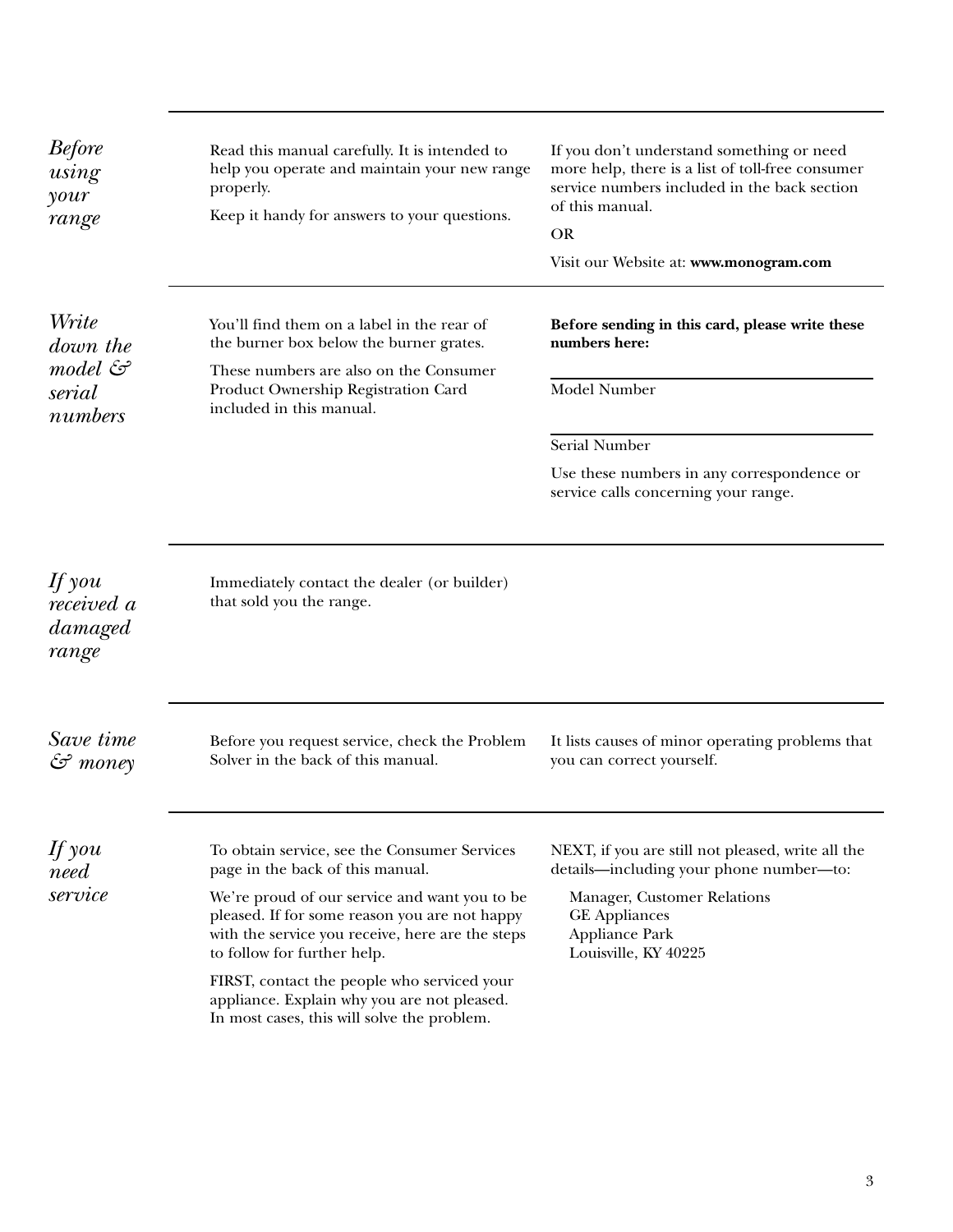## <span id="page-3-0"></span>*IMPORTANT SAFETY NOTICE*

- **The California Safe Drinking Water and Toxic Enforcement Act** requires the Governor of California to publish a list of substances known to the state to cause cancer, birth defects or other reproductive harm, and requires businesses to warn customers of potential exposure to such substances.
- **The fiberglass insulation in self-clean ovens gives off a very small amount of carbon monoxide during the cleaning cycle.** Exposure can be minimized by venting with an open window or using a ventilation fan or hood.
- **Gas appliances can cause minor exposure to four of these substances,** namely benzene, carbon monoxide, formaldehyde and soot, caused primarily by the incomplete combustion of natural gas or LP fuels.

Properly adjusted burners, indicated by a bluish rather than a yellow flame, will minimize incomplete combustion. Exposure to these substances can be minimized by venting with an open window or using a ventilation fan or hood.

## *SAFETY PRECAUTIONS*

**When using your appliance, follow basic safety precautions, including the following:**

- **Have the installer show you the location of the range gas cut-off valve and how to shut it off if necessary.**
- **Be sure all packing materials are removed from the range** before operating it to prevent fire or smoke damage should the packing material ignite.
- **After prolonged use of a range, high floor temperatures may result and many floor coverings will not withstand this kind of use.** Never install the range over vinyl tile or linoleum that cannot withstand such use. Never install it directly over interior kitchen carpeting.
- **Locate the range out of kitchen traffic path and out of drafty locations and areas with poor air circulation.**
- **Be sure your range is correctly adjusted by a qualified service technician or installer for the type of gas (natural or LP) that is to be used.**

**WARNING:** These adjustments must be made by a qualified service technician in accordance with the manufacturer's instructions and all codes and requirements of the authority having jurisdiction. Failure to follow these instructions could result in serious injury or property damage. The qualified agency performing this work assumes responsibility for the conversion.

## **AWARNING**

**All ranges can tip and injury could result. To prevent accidental tipping of the range, attach it to the wall by installing the Anti-Tip device supplied.** 

To check if the device is installed and engaged properly, carefully tip the range forward. The Anti-Tip device should engage and prevent the range from tipping over.



If you pull the range out from the wall for any reason, make sure the device is properly engaged when you push the range back against the wall.

If it is not, there is a possible risk of the range tipping over and causing injury if you or a child stand, sit or lean on an open door.

Please refer to the Anti-Tip information in the installation instructions.

Failure to take this precaution could result in tipping of the range and injury.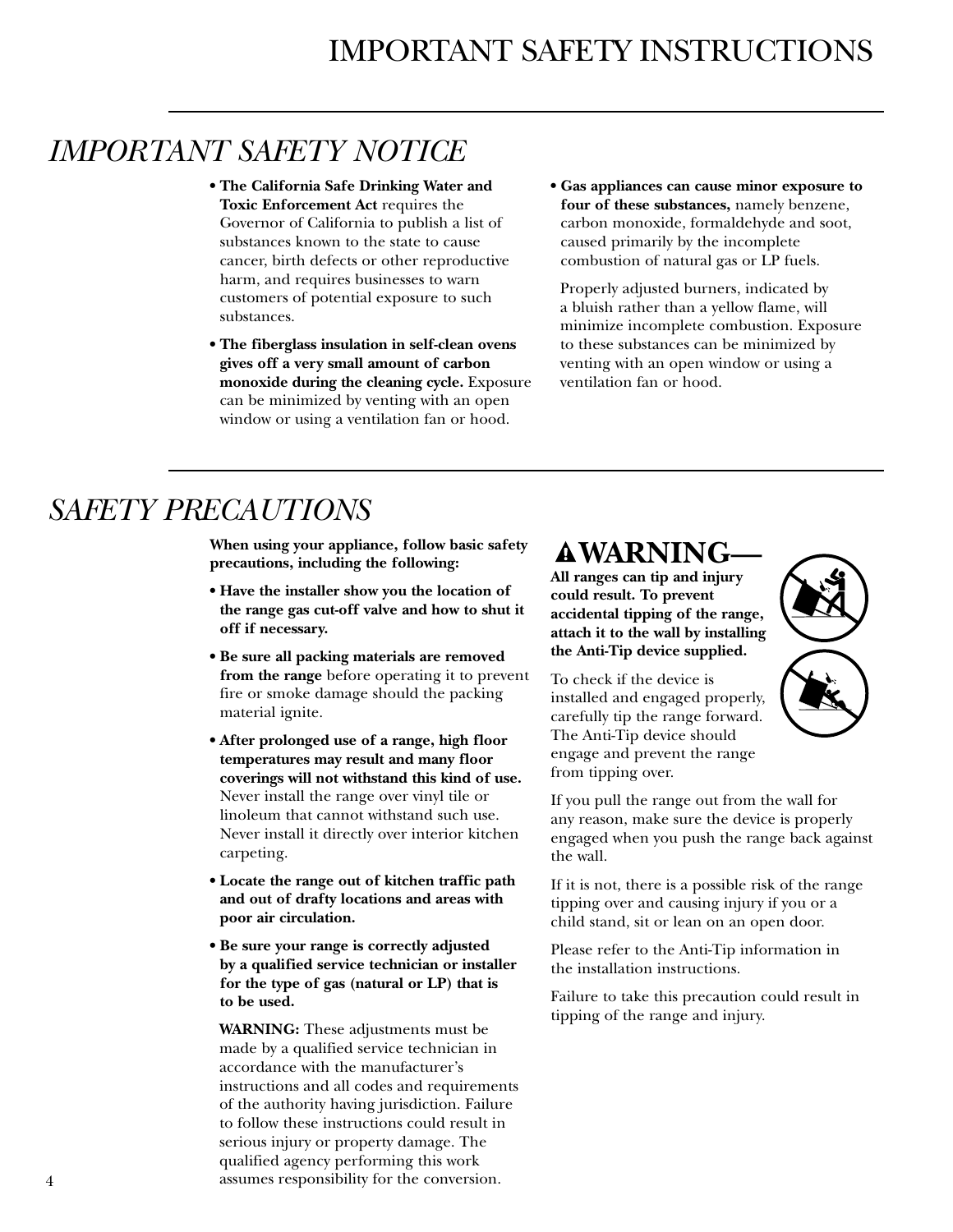## *SAFETY PRECAUTIONS*

- **Use this appliance only for its intended use** as described in this manual.
- **Be sure your appliance is properly installed and grounded** by a qualified technician in accordance with the provided installation instructions.
- **Do not attempt to repair or replace any part of your range unless it is specifically recommended in this manual.** All other servicing should be referred to a qualified technician.
- **Before performing any service, DISCONNECT THE RANGE POWER SUPPLY AT THE HOUSEHOLD DISTRIBUTION PANEL** BY REMOVING THE FUSE OR SWITCHING OFF THE CIRCUIT BREAKER.
- **Do not leave children alone—**children should not be left alone or unattended in an area where an appliance is in use. They should never be allowed to sit or stand on any part of the appliance.
- **Do not allow anyone to climb, stand or hang on the door, kick panel, drip tray handles, or cooktop.** They could damage the range and even tip it over, causing severe personal injury.
- **Do not store flammable materials in the oven or near the cooktop.**
- **Do not store plastic, flammable liquids or combustible materials on top of the optional high shelf.**
- **CAUTION: ITEMS OF INTEREST TO CHILDREN SHOULD NOT BE STORED IN CABINETS ABOVE A RANGE OR ON THE BACKSPLASH OF A RANGE—CHILDREN CLIMBING ON THE RANGE TO REACH ITEMS COULD BE SERIOUSLY INJURED.**
- **For your safety, never use your appliance for warming or heating the room.**
- **Never wear loose-fitting or hanging garments while using the appliance.** Be careful when reaching for items stored over the range. Flammable material could be ignited if brought in contact with surface burners, burner grates or oven heating elements and may cause severe burns.
- **Use only dry pot holders—**moist or damp pot holders on hot surfaces may result in burns from steam. Do not let pot holders touch surface burners, burner grates or oven heating elements. Do not use a towel or other bulky cloth.
- **When surface cooking, do not touch the surface burners, burner grates, grille or griddle (on some models) or the surrounding areas.**

**When using the oven, do not touch the oven heating elements,** the interior surface of the oven or the exterior area immediately surrounding the door or back trim.

These surfaces may be hot enough to burn.

During and after use, do not touch, or let clothing or other flammable materials contact, the surface burners, grille or griddle (on some models), areas near the surface burners, or any interior area of the oven; allow sufficient time for cooling first.

Potentially hot surfaces include the cooktop, areas facing the cooktop, oven vent opening, surfaces near the opening, crevices around the oven door, the drip tray handles directly above the oven door, metal trim parts above the door, or any backguard or high shelf surface.

The drip trays get hot when the oven is on. Do not remove the drip trays until they are cool.

**CAUTION:** The inside surface of the oven may be hot when the door is opened.

- **Keep the ventilator hood and grease filters clean to maintain good venting and to avoid grease fires.** Turn the ventilator OFF in case of fire or when intentionally "flaming" liquor or other spirits on the cooktop. The blower, if in operation, could spread the flames.
- **DO NOT obstruct the flow of combustion or ventilation air to the appliance.** Be sure a fresh air supply is available.
- **Cook meat and poultry thoroughly—meat to at least an INTERNAL temperature of 160°F. and poultry to at least an INTERNAL temperature of 180°F.** Cooking to these temperatures usually protects against foodborne illness.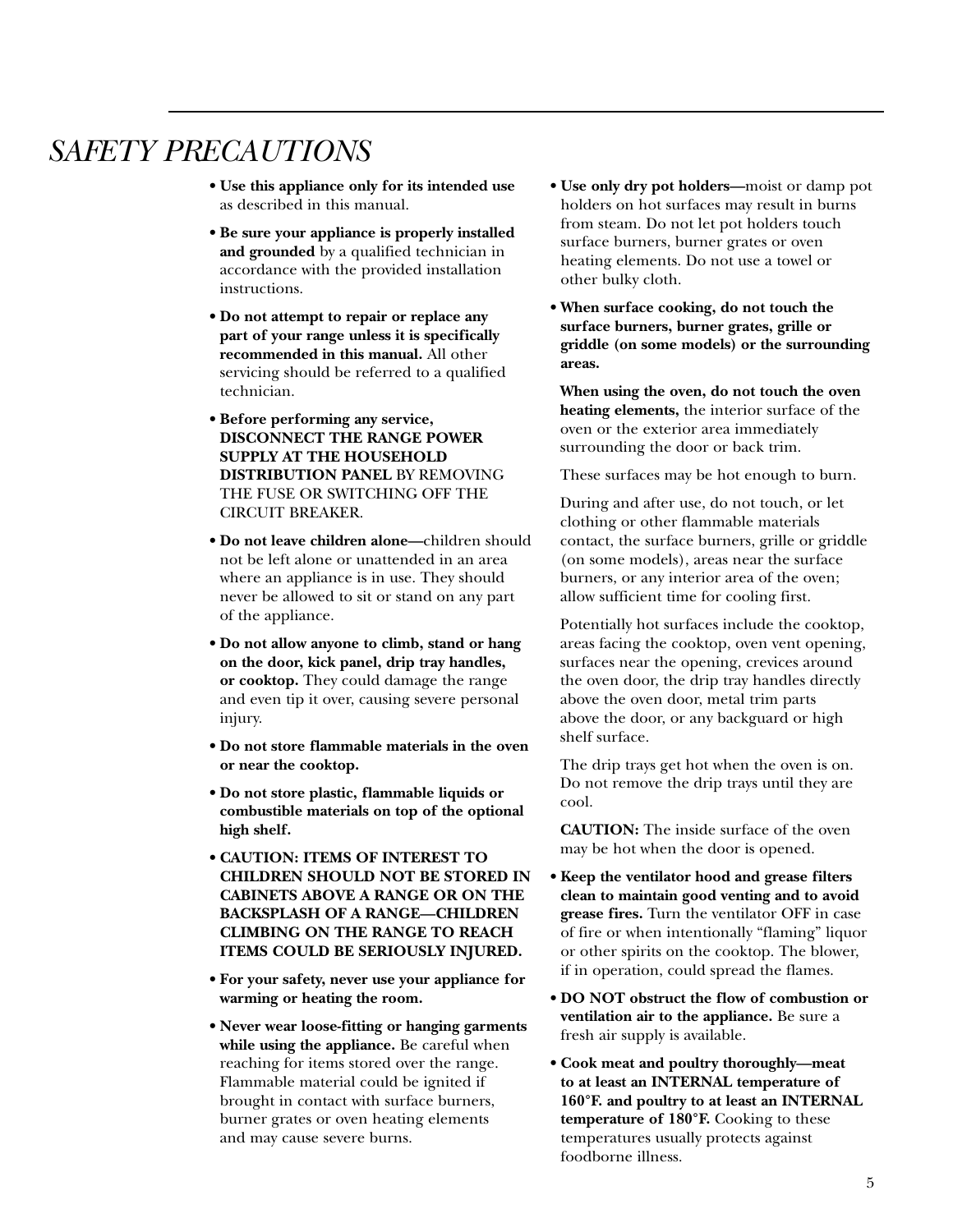## <span id="page-5-0"></span>*SAFETY PRECAUTIONS*

**• Do not use water on grease fires. Never pick up a flaming pan.** Turn the controls off. Smother a flaming pan on a surface unit by covering the pan completely with a well-fitting lid, cookie sheet or flat tray. Use a multipurpose dry chemical or foam-type fire extinguisher.

Flaming grease outside a pan can be put out by covering it with baking soda or, if available, by using a multi-purpose dry chemical or foamtype fire extinguisher.

Flame in the oven can be smothered completely by closing the oven door and turning the oven off or by using a multipurpose dry chemical or foam-type fire extinguisher.

- **DO NOT STORE OR USE COMBUSTIBLE MATERIALS, GASOLINE OR OTHER FLAMMABLE VAPORS AND LIQUIDS IN THE VICINITY OF THIS OR ANY OTHER APPLIANCE.**
- **Do not let cooking grease or other flammable materials accumulate in or near the range. Clean drip trays and liners after every use.**

**• If you smell gas,** the installer has not done a proper job of checking for leaks. You can have a small leak and therefore a faint gas smell if the connections are not completely tight.

Finding a gas leak is **NOT** a do-it-yourself procedure. Some leaks can only be found with the burner control in the ON position and for your protection it must be done by a qualified service technician. Never use an open flame to locate a leak.

- **If by some chance a burner goes out and gas escapes, open a window or a door to let the room air out.** Do not attempt to use the appliance until the gas has had time to dissipate. Follow the instructions in What to do if You Smell Gas.
- **Do not use aluminum foil to line any part of the oven or cooktop.** Using a foil liner could result in a fire hazard or the obstruction of the flow of combustion and ventilation air. Foil is an excellent heat insulator and heat will be trapped underneath it. This trapped heat can upset the cooking performance and can damage the finish of the oven or the cooktop.

## *SURFACE COOKING*

- **Do not heat unopened food containers;** a build-up of pressure may cause the container to burst.
- **Set the burner control so that the flame heats only the bottom of the pan** and does not extend beyond the bottom of the pan. Excessive flame is hazardous. The high BTU burners can easily melt cookware handles.
- **Hold the handle of the pan, using a dry pot holder,** to prevent movement of the utensil when stirring or turning food.
- **Always heat fat slowly, and watch as it heats.**
- **Always use the LITE position when igniting the surface burners** and make sure the burners have ignited, including the center simmer flame.
- **Never leave the surface burners unattended at high flame settings.** Boilovers cause smoking and greasy spillovers that may catch on fire. If the burner flames are smothered by a severe boilover which affects the ignitor, unburned gas will escape into the room.
- **Do not let pot holders come near open flames when lifting cookware.** Do not use a towel or other bulky cloth in place of a pot holder.
- **To minimize the possibility of burns,** ignition of flammable materials and spillage, turn cookware handles toward the side or back of the range without extending over adjacent burners.
- **Never block the vents (air openings) of the range.** They provide the air inlet and outlet that are necessary for the range to operate properly with correct combustion. Air openings are located at the top and bottom of the oven door, drip trays, drip tray handle areas, backgaurd vent area and area immediately surrounding the top burners (burner pans).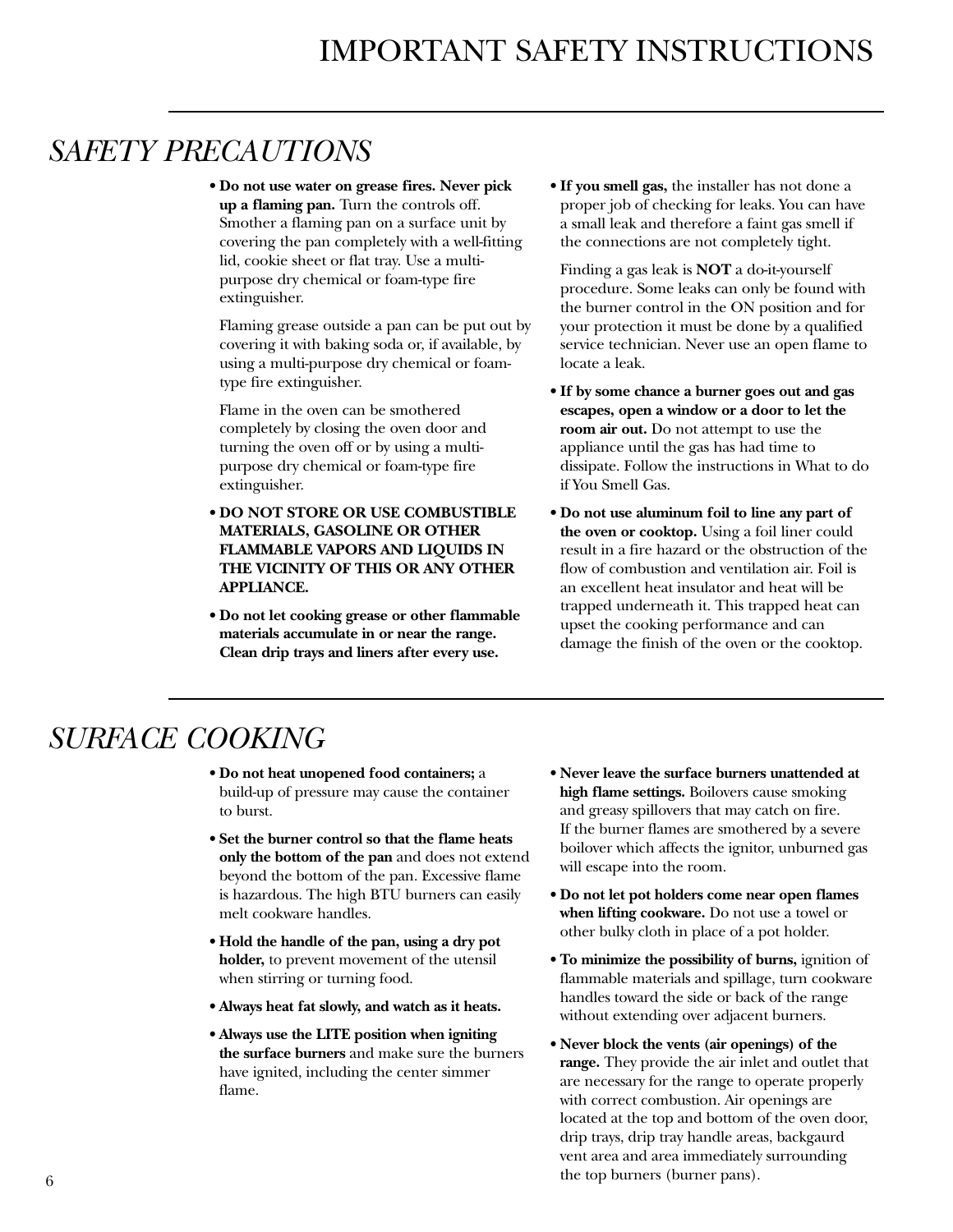## *SURFACE COOKING*

- **Always turn the surface burners to OFF before removing cookware.**
- **Carefully watch foods being fried at a high flame setting.**
- **Foods for frying should be as dry as possible.** Frost on frozen foods or moisture on fresh foods can cause hot fat to bubble up and over the sides of the pan.
- **Use the least possible amount of fat for effective shallow or deep fat frying.** Filling the pan too full of fat can cause spillovers when food is added.
- **Use a deep fat thermometer** whenever possible to prevent overheating fat beyond the smoking point.
- **Never try to move a pan of hot fat,** especially a deep fat fryer. Wait until the fat is cool.
- **When using glass cookware,** make sure it is designed for top-of-range cooking.
- **If a combination of oils or fats will be used in frying,** stir together before heating or as fats melt slowly.
- **Do not leave any items on the cooktop.** The hot air from the vent may ignite flammable items and will increase pressure in closed containers, which may cause them to burst.
- **Use proper pan size—**avoid pans that are unstable or easily tipped. Select cookware having flat bottoms large enough to properly contain food and avoid boilovers and spillovers and large enough to cover burner grate. This will both save cleaning time and prevent hazardous accumulations of food, since heavy spattering or spillovers left on the range can ignite. Use pans with handles that can be easily grasped and remain cool.
- **Keep all plastics away from the top burners.**
- **Do not leave plastic items on the cooktop** they may melt if left too close to the vent.
- **To avoid the possibility of a burn,** always be certain that the controls for all burners are at the OFF position and all grates are cool before attempting to remove them.
- **When flaming foods under the hood, turn the fan on.**
- **Grease is flammable.** Let hot grease cool before attempting to handle it. Avoid letting grease deposits collect in the container under the cooktop burners, the grille or the griddle. Clean these areas after each use or boilover.
- **For proper lighting and performance of the cooktop burners, keep the burner ports clean.** It may be necessary to clean these when there is a boilover or when the burner does not light, even though the electronic ignitors click.
- **After cleaning, it is important to make sure the outer cap/burner port is properly aligned with the burner base.** Incorrect alignment will produce poor burner performance. Never operate the burner without all burner parts in place.
- **Clean the cooktop with caution.** Avoid steam burns; do not use a wet sponge or cloth to clean the cooktop while it is hot. Some cleaners produce noxious fumes if applied to a hot surface. Follow manufacturer's directions.
- **Do not use the grille for cooking excessively fatty meats or products which promote flare-up.**
- **DO NOT use cookware on the grille.**
- **If range is located near a window,** do not hang long curtains that could blow over the surface burners and create a fire hazard.
- **Be sure all the range and/or cooktop controls are turned off and the appliance is cool** before using any type of aerosol cleaner or cooking spray on or around the appliance. The chemical that produces the spraying action could, in the presence of heat, ignite or cause metal parts to corrode.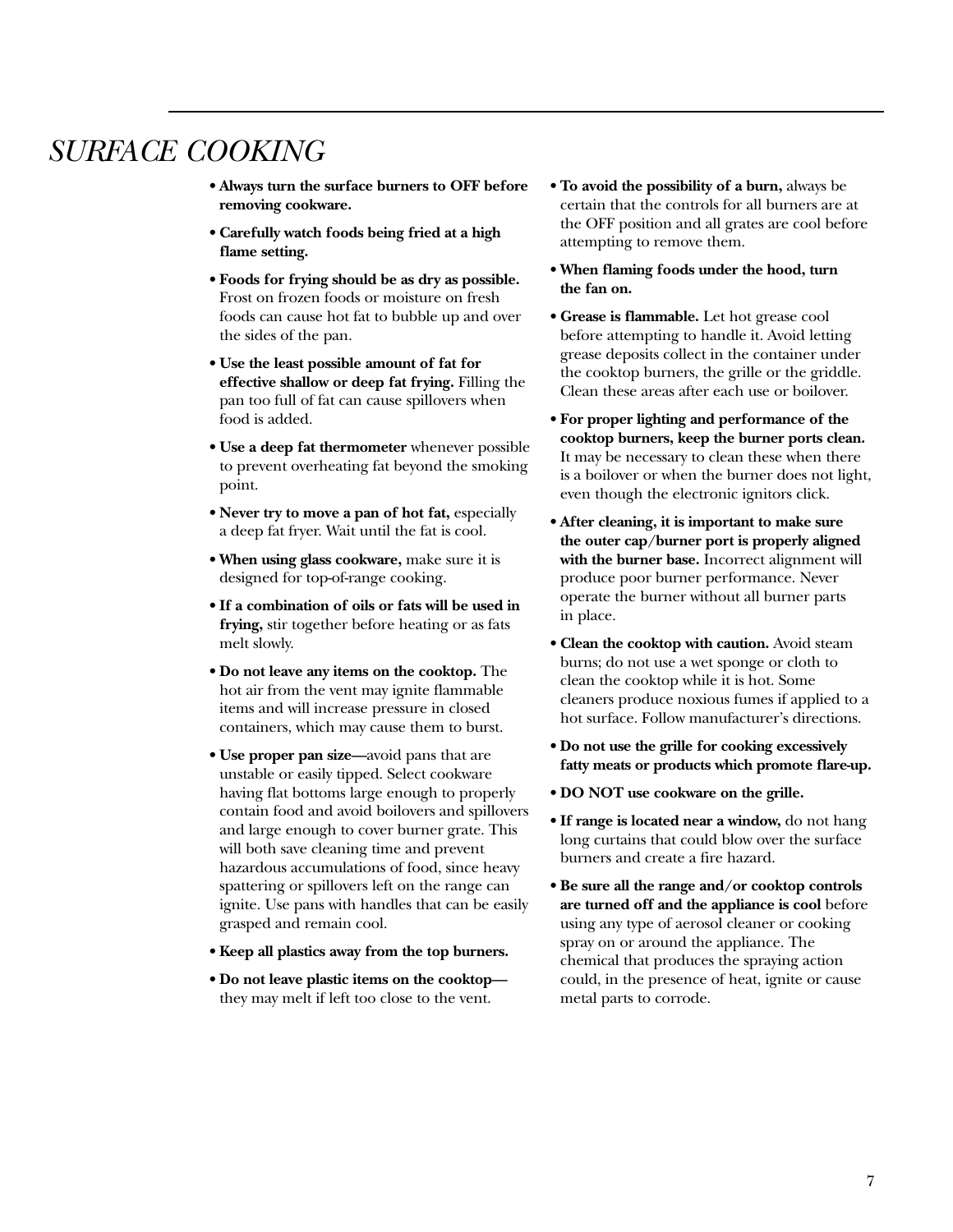## *OVEN*

- **Stand away from the range when opening the oven door.** Hot air or steam which escapes can cause burns to hands, face and/or eyes.
- **Never "open door broil" with children nearby.** They could quickly come into contact with a hot oven interior surface, causing severe burns.
- **Children in walkers, or children crawling, can be attracted to the round oven door handle and may grab and open the oven door.** This can result in injury from the door being pulled open on a child, or severe burns if the oven is in use and hot.
- **Do not heat unopened food containers.** Pressure could build up and the container could burst, causing an injury.
- **Keep the oven vent unobstructed.**
- **Keep the oven free from grease buildup.**
- **Place the oven shelf in the desired position while the oven is cool.** If shelves must be handled when hot, do not let pot holder contact the heating elements.
- **Pulling out the shelf to the shelf stop is a convenience in lifting heavy foods.** It is also a precaution against burns from touching hot surfaces of the door or oven walls.
- **When using cooking or roasting bags in the oven,** follow the manufacturer's directions.
- **Do not use your oven to dry newspapers.** If overheated, they can catch on fire.
- **Do not use oven for a storage area.** Items stored in an oven can ignite.
- **Do not leave paper products, cooking utensils or food in the oven when not in use.**

## *SELF-CLEANING OVEN*

- **Do not clean the door gasket.** The door gasket is essential for a good seal. Care should be taken not to rub, damage or move the gasket.
- **Do not use oven cleaners.** No commercial oven cleaner or oven liner protective coating of any kind should be used in or around any part of the oven. Residue from oven cleaners will damage the inside of the oven when the selfclean cycle is used.
- **Clean only parts listed in this Owner's Manual.**
- **Before self-cleaning the oven,** remove the oven shelves, **oven shelf slide assemblies,** broiler pan, grid and other cookware.
- **Be sure to wipe up excess spillage before starting the self-cleaning operation.**
- **If the self-cleaning mode malfunctions,** turn the oven off and disconnect the power supply. Have it serviced by a qualified technician.

## SAVE THESE INSTRUCTIONS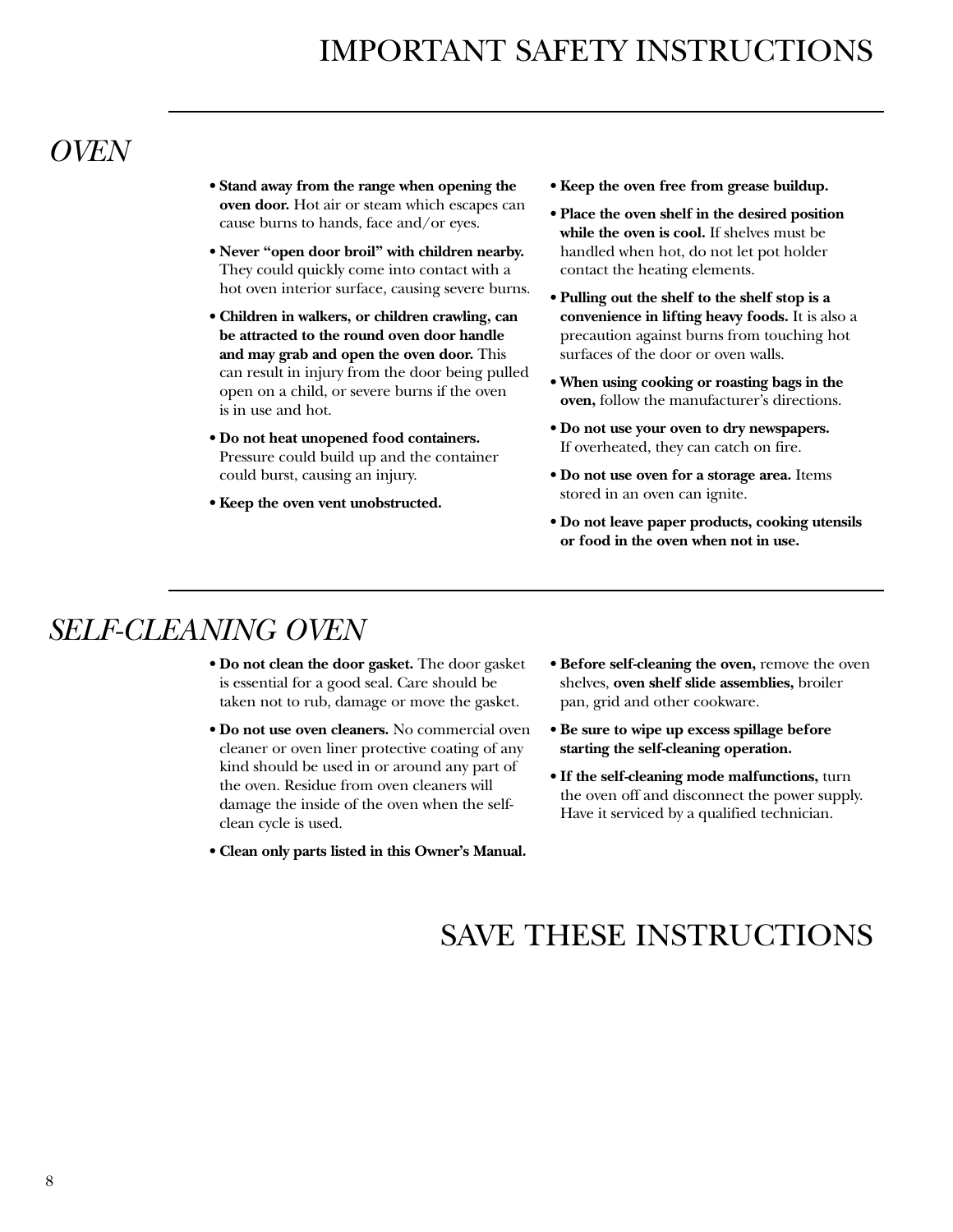## Features of Your Range

*Stainless Steel Range*

### <span id="page-8-0"></span>*Design information*

*(Not all features are on all models. Appearance may vary.)*

|                        | (11)<br>(12)                                                                                                                                                              |                     |                      |
|------------------------|---------------------------------------------------------------------------------------------------------------------------------------------------------------------------|---------------------|----------------------|
| 9                      |                                                                                                                                                                           |                     |                      |
| $\left( 8\right)$      |                                                                                                                                                                           | 14)                 |                      |
| (7                     | {ייייייייייייייייייי                                                                                                                                                      | ্বি                 | 12" Oven St          |
| $\bigcirc$             |                                                                                                                                                                           | 佃                   |                      |
| ⑤                      |                                                                                                                                                                           | D                   |                      |
| $\widehat{\mathbf{A}}$ | $\underbrace{\overbrace{\mathbb{D}}\underbrace{\cdots}_{\bullet\bullet\bullet\bullet}}$<br>$\overline{\Phi_{\ast}\Phi_{\ast}}\Phi$<br>$\Phi$<br>$\mathbf{D}^{\mathbf{0}}$ | $\Phi_{\mathbf{Q}}$ |                      |
|                        |                                                                                                                                                                           | ⑱                   |                      |
| $\boxed{3}$            |                                                                                                                                                                           | ®                   | 27" Oven St          |
| $\left( 2\right)$      | $\left( 20\right)$<br>21                                                                                                                                                  | ③                   |                      |
|                        |                                                                                                                                                                           | $^\copyright$<br>②  |                      |
|                        |                                                                                                                                                                           | 24)                 |                      |
| $\mathbf{1}$           |                                                                                                                                                                           |                     |                      |
|                        |                                                                                                                                                                           |                     |                      |
|                        |                                                                                                                                                                           | (25)                | ZDP36N4D             |
|                        |                                                                                                                                                                           |                     | ZDP36L4D             |
|                        |                                                                                                                                                                           |                     |                      |
|                        |                                                                                                                                                                           |                     |                      |
| ZDP48N4G               |                                                                                                                                                                           |                     |                      |
| ZDP48L4G               |                                                                                                                                                                           |                     |                      |
|                        | <b>Feature Index</b>                                                                                                                                                      | Page                | ZDP36N4R<br>ZDP36L4R |
| 1                      | 12" (small) Oven Crumb Catch Tray                                                                                                                                         |                     |                      |
| 2                      | Oven Lights                                                                                                                                                               | 27                  |                      |
| 3                      | <b>Thermostat Bulb</b>                                                                                                                                                    |                     |                      |
| 4                      | 12" (small) Oven Control Knob                                                                                                                                             | 17, 18, 22, 26      |                      |
| 5                      | Cooktop Burner Control Knobs                                                                                                                                              | 10, 26              | ZDP36N6              |
| 6                      | 12" (small) Oven Controls                                                                                                                                                 | 17, 18, 22, 26      | ZDP36L6              |
| 7                      | <b>Burner Assemblies</b>                                                                                                                                                  | 10, 28              |                      |
| 8                      | Model and Serial Numbers (in rear of burner<br>box below grates-can be seen when grates are removed,                                                                      | 3, 36               |                      |
| 9                      | <b>Back Panel and Shelf</b>                                                                                                                                               | 30                  |                      |
| 10                     | Grille                                                                                                                                                                    | $13-15, 30$         | I.                   |
| 11                     | Drain Tubes                                                                                                                                                               | 29                  | ZDP48N6D             |
| 12                     | Griddle Flue Cover (Vent)                                                                                                                                                 | 15                  | ZDP48L6D             |
| 13                     | Griddle                                                                                                                                                                   | 15, 16, 29          |                      |
| 14                     | Grille Control Knob                                                                                                                                                       | 13, 26              |                      |
| 15                     | 27" (large) Oven Controls                                                                                                                                                 | 17, 21, 22, 25, 26  |                      |
| 16                     | Griddle Control Knob                                                                                                                                                      | 16, 26              |                      |
| 17                     | Oven Light Switch                                                                                                                                                         |                     | ZDP48N4G             |
| 18                     | 27" (large) Oven Control Knob                                                                                                                                             | 17, 21, 22, 25, 26  | ZDP48L4G             |
| 19                     | Drip Trays                                                                                                                                                                | 13, 29              |                      |
| $20\,$                 | <b>Broil Element</b>                                                                                                                                                      | 26                  |                      |
| 21                     | Convection Fan                                                                                                                                                            | 20                  |                      |
| 22                     | <b>Bake Element</b>                                                                                                                                                       | 26                  |                      |
| 23                     | Oven Shelf Slide Assemblies                                                                                                                                               | 24                  | ZDP48N6R<br>ZDP48L6R |
| 24                     | Oven Door Gasket                                                                                                                                                          | 8                   |                      |
| 25                     | Oven Door                                                                                                                                                                 | 22                  |                      |

helf



helf











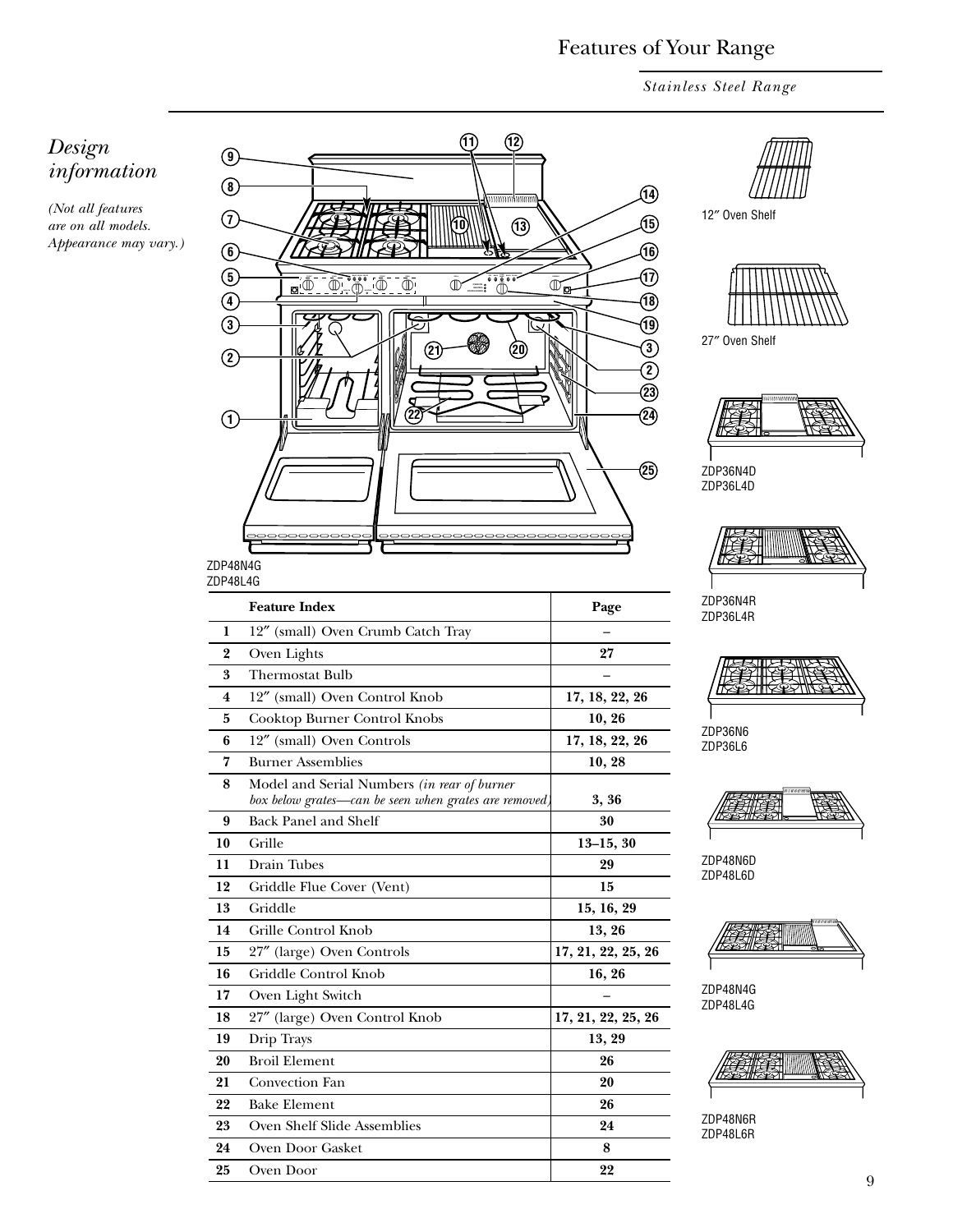### Surface Cooking

*Stainless Steel Range*

### <span id="page-9-0"></span>*Control knobs*

The control knobs are in front of the burner, grille or griddle they control. The oven and griddle controls are placed slightly lower than the surface burner control knobs.

The surface burners have an infinite number of heat settings as there are no fixed positions between HI and LO.

To turn ON a surface burner, push the control in, then turn it counterclockwise to the LITE position.

Check to be sure the burner you turned on is the one you want to use.

You will hear the ignitor click. When the gas is ignited all around the burner and into the central simmer burner below the simmer cap, turn the knob back to the desired setting.

When using the simmer burner, always ensure that it lights from the main burner.



Push the control in and turn it counterclockwise to the LITE position.

*Burners* Your new professional gas range is equipped with burners typical of those used in restaurants. These burners are designed in two pieces for easy cleaning and control.

> The center, smaller cap covers and protects the simmer burner from boilovers that could put the flame out. This cap also spreads the simmer burner heat out to avoid too much heat being concentrated on the center of the pan.

The simmer burner is always on when the burner is in use. The burner should never be operated if the simmer cap is not in place.

The outer cap/port ring constitute the main burner and are in operation between the HI and LO settings.

The burners have electronic spark ignition to eliminate continuously burning pilots. When the outer cap/port ring is on and the flame is blown out, it will relight. The burners are rated at 15,000 BTU around the outer cap/port ring. When turned to the simmer setting, only the center of the burner is lit, and it is rated at 500 BTU.

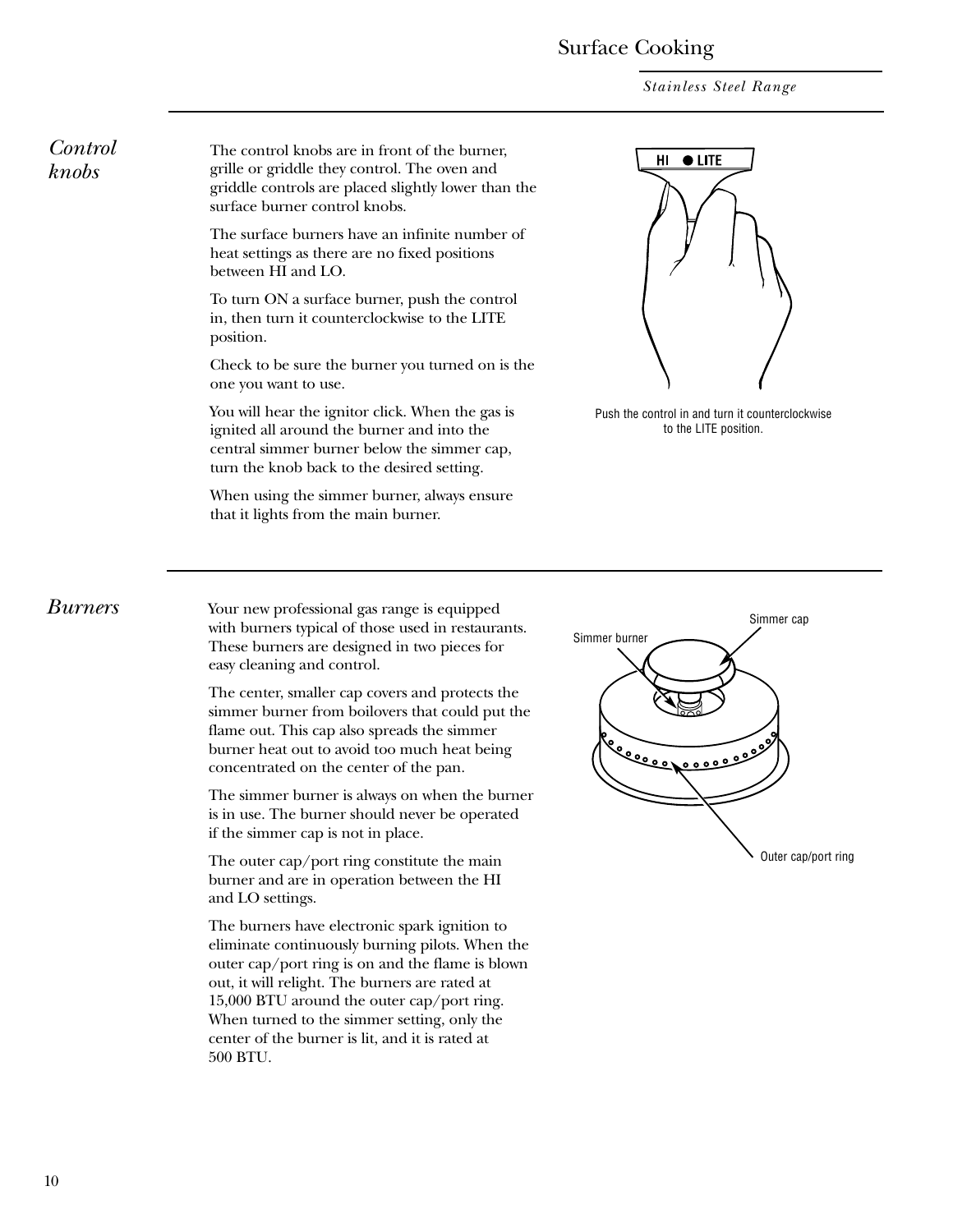### <span id="page-10-0"></span>*Electronic ignitors*

**NOTE:** Keep the ignitor, ignitor cap and burner ports clean.

If a burner does not ignite, listen for the clicking sound. If the ignitor is not clicking, turn off the burner. Check the circuit breaker for a blown fuse or a tripped circuit breaker. If the ignitor still fails to operate, check the Problem Solver in the back of this manual or the Power Failure information in this section.

**NOTE:** If you are using propane gas, a slight pop or flash may occur at the burner ports a few seconds after the burner has been turned off. This "extinction pop" is normal for propane gas.



### *Simmering* Your new professional gas range has

exceptionally low simmering capabilities. The center simmer cap serves as a heat diffuser to spread out the heat to avoid having a center hot spot. Keep in mind that because of the high heat capacity of the outer burner, and the mass of the cast iron burner grates (they retain heat longer than lighter, conventional grates), some foods may continue to cook by retained heat after the burner has been turned off.

The simmer burner is lit from the outside burner flame.

The flame travels through the simmer ignition channels and crosses over onto the simmer burner located just beneath the simmer cap. When lighting only the simmer burner, always light the main burner first. This will in turn provide the ignition source for the simmer burner. Ensure that the simmer ports are lit before turning the control knob down to the simmer position. Should a strong draft or boilover extinguish the simmer flame, it will not relight automatically as the outer burner would.

*Burner efficiency and flame characteristics*

The burner flame should burn completely around and within the burner with no excessive noise or lifting. The flame should be blue in color and stable with no yellow tips.

An improper air-gas mixture may cause either a burner flutter or a yellow-tipped flame. A technician should adjust the flame.

During initial use, foreign particles in the gas line, or dust in the air or around the appliance may cause an orange flame. This will disappear with use.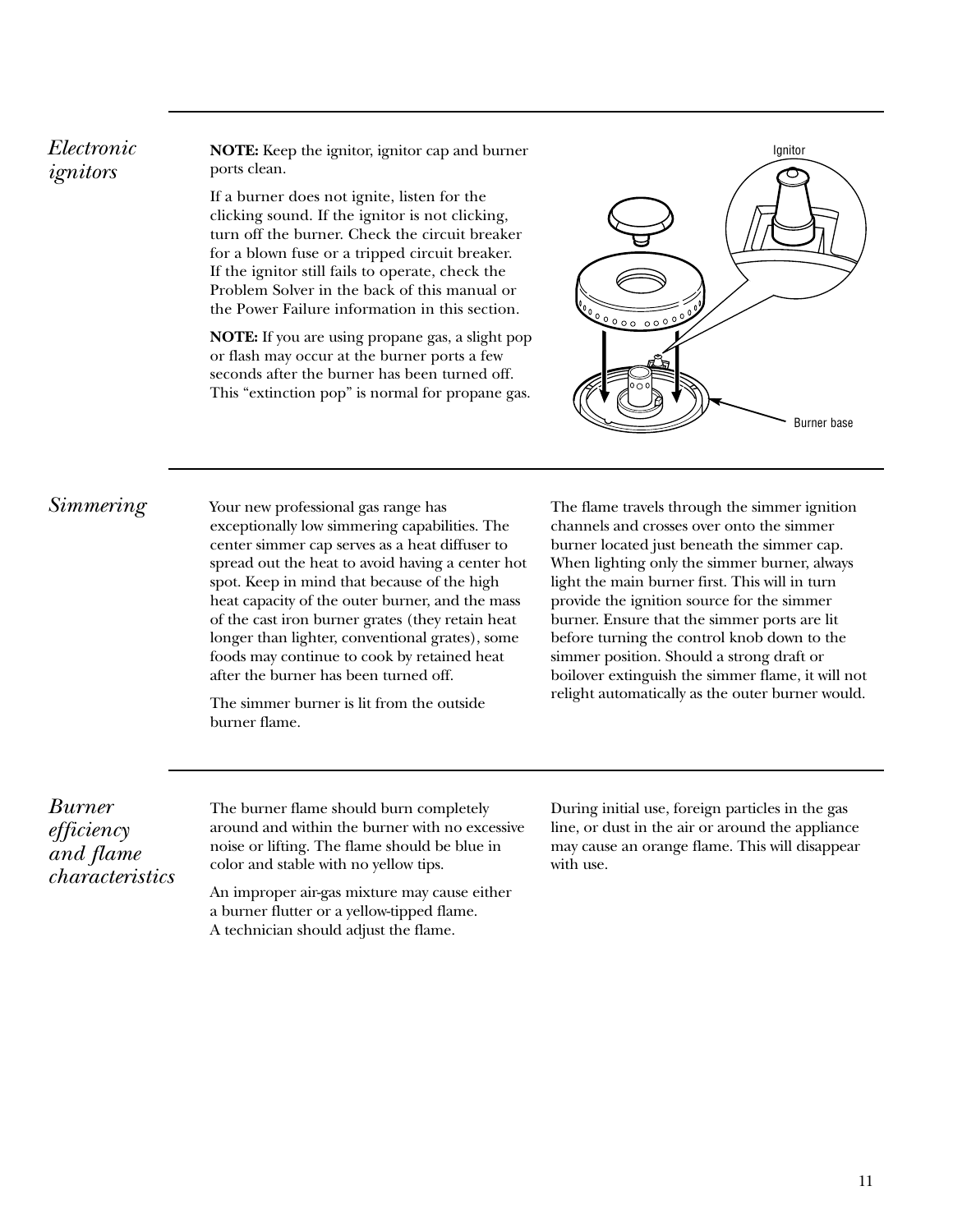### Surface Cooking

*Stainless Steel Range*

*Flame height*

The correct height of the flame mainly depends on the size of the bottom of the cooking utensil, the material of the cooking utensil, the amount and type of food and the amount of liquid in the utensil.

For safe handling of cookware, never let the flame extend up the sides of the cookware. Any flame larger than the bottom of the cookware is wasted heat and only serves to heat the handle.

Watch the flame, not the knob, as you reduce heat.

- For safety reasons the flame must never extend beyond the bottom of the cooking utensil. Never allow flames to curl up the side of the pan.
- Be very careful if the pans have plastic handles, as these large professional-size burners can flame up on the outside of the pan and melt or bubble the handles.
- Utensils which conduct heat slowly (such as glass-ceramic) should be used with medium to low flames. If you are cooking with a large amount of liquid a slightly larger flame can be used.



*Note:* The flame size on a gas burner should match the cookware you are using.

*Power failure*

The electric ignition that lights the surface burners will not operate during a power failure.

To light the surface burners during a power failure, turn the control knob for the burner you want to light to LITE while holding a lighted match to the outer ring. After the flame is burning all the way around the burner, adjust the flame.

It is necessary to light each burner separately each time you want to use it during a power failure.

The grille or griddle (on some models), or oven sections can not be used during a power failure.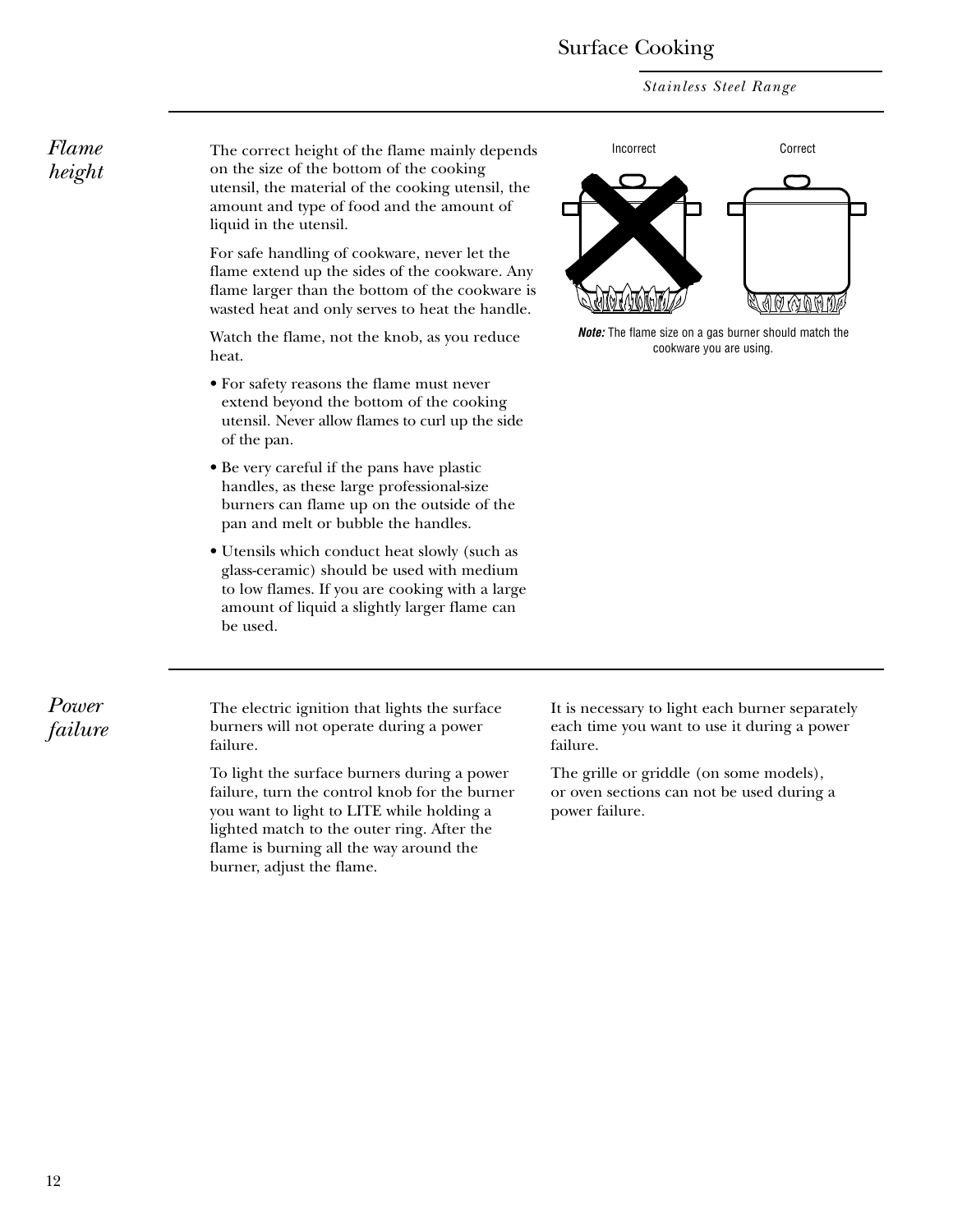<span id="page-12-0"></span>*Cookware* **Do not operate a burner for an extended period of time without cookware on the grate. The finish on the grate may chip without cookware to absorb the heat.**

> **Aluminum:** Medium-weight cookware is recommended because it heats quickly and evenly. Most foods brown evenly in an aluminum skillet. Use saucepans with tightfitting lids for cooking with minimum amounts of water.

**Cast Iron:** If heated slowly, most skillets will give satisfactory results.

**Enamelware:** Under some conditions, the enamel of some cookware may melt. Follow cookware manufacturer's recommendations for cooking methods.

**Glass:** There are two types of glass cookware those for oven use only and those for surface cooking (saucepans, coffee and teapots). Glass conducts heat very slowly.

**Heatproof Glass-Ceramic:** Can be used for either surface or oven cooking. It conducts heat very slowly and cools very slowly. Check cookware manufacturer's directions to be sure it can be used on gas cooktops.

**Stainless Steel:** This metal alone has poor heating properties, and is usually combined with copper, aluminum or other metals for improved heat distribution. Combination metal skillets generally work satisfactorily if they are used at medium heat as the manufacturer recommends.

**Wok:** A large, professional-sized wok and wok ring, specially designed for use on this range, is available from your dealer. Ask for model ZXWK22Y.

*Using the grille (on some models)*

Before starting to cook on the grille, be sure the drip tray and liners are in place and that you have the grille racks turned to the side you want for cooking.

Preheat the grille for 15 minutes with the control knob set on HI. When the grille is preheated, place the food on the grille. Cook it to the desired doneness.

**NOTE:** The longer you preheat the grille, the darker the grille marks will be on your food.

During cooking it may be necessary to adjust the heat setting. The control knob may be set to any position between HI and LO.

For proper searing and browning the grille requires high heat.

With large pieces of meat or poultry you will need to turn the heat to a lower heat setting after the food has been seared. This lower heat setting will allow the food to cook through without burning the outside.

Marinades and barbecue sauce should be added toward the end of cooking time. The heat should be turned to low when sauces are added.

### **Do not leave the grille unattended while it is on.**

When you are finished cooking, allow the grille and the drip trays to cool before cleaning them. They should be cleaned each time they are used.

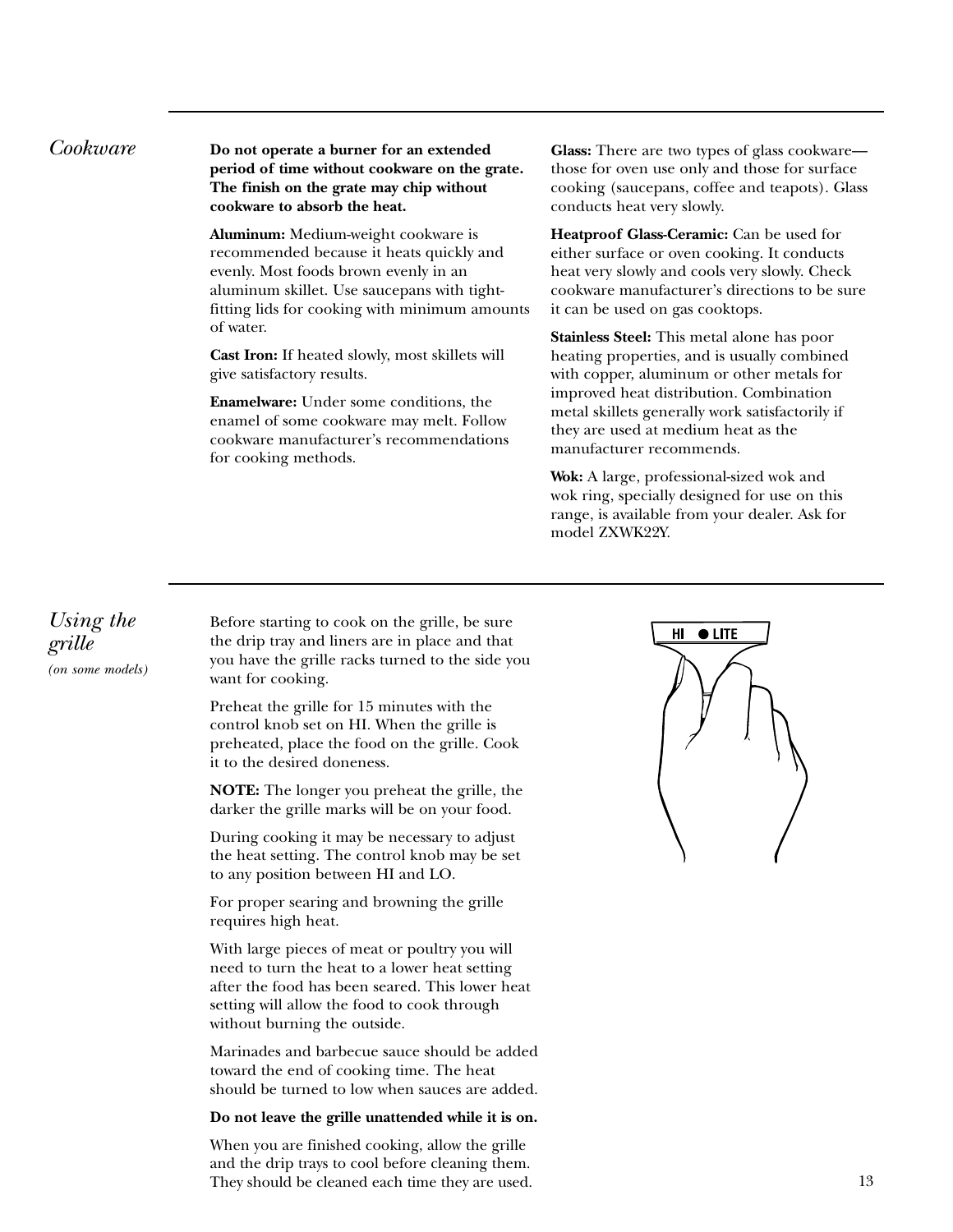*Stainless Steel Range*

### *Excessive grille flareups and flaming*

Occasionally grease drippings ignite. These drippings will create minor puffs of flame for a second or two. This is normal when cooking on a barbecue. You may find it handy to have a spray bottle filled with water to lightly spray the flare-up.

If the flame becomes excessive, remove the food from the grille. Lower the heat setting. Replace the food when the flare-up subsides. To prevent flare-ups from happening, trim the fat from around the edges of steaks and chops, use hamburger that is lean, remove the fat from poultry, etc.

When turning any kind of meat or poultry, the melting fat will drop onto the briquettes and it may create a flare-up. If this happens, use a long-handled spatula to move the food to another area.

*Grille rack* The two-piece rack is reversible. Place the side with the two grooved tabs toward the back of the cooktop. The grille rack is made of cast Type 304 stainless steel.

> The rack will change color when subjected to the heat of the grille, and as oils cook onto the surface. This is normal and does not affect the cooking performance of the grille.

For best results, the rack should be seasoned before the first use. Seasoning will insure a stick-resistant cooking surface. If the grille has not been used for a period of time, it should be reseasoned.

### **To season the grill rack:**

- **1** Clean the rack thoroughly with hot, soapy water to remove any manufacturing oils, etc.
- **2** Rinse with a mixture of 2 cups water and 1/2 cup white vinegar. Dry thoroughly.
- **3** Using a heavy cloth, rub vegetable oil over the entire surface of the rack. Do not use corn oil, as it gets sticky.
- **4** Place rack into the grille housing. Turn the burner on to a medium setting. Turn the burner off when the oil begins to smoke. Allow rack to cool.
- **5** Repeat steps 3 and 4.
- **6** Using a heavy cloth, apply a very thin layer of vegetable oil over the entire cooking surface. The grille is now ready for use.

One side of the grille (side A) is ridged and should be used for foods where you want the fat to run off, such as steak or hamburger patties. The ridges are sloped so the fat runs toward the front of the grille and can easily run down to the cooler area of the drip tray and away from the intense heat of the burner.



The other side of the grille (side B) was designed for foods that need more support while cooking, such as fish.

Food cooked on this grille achieves the same flavor as food cooked on an outdoor grille. The intense radiant heat from the ceramic briquettes caramelizes the fats and juices that are brought to the surface of the food, giving it the barbecued flavor.

This gas grille may cook slightly faster than you are used to.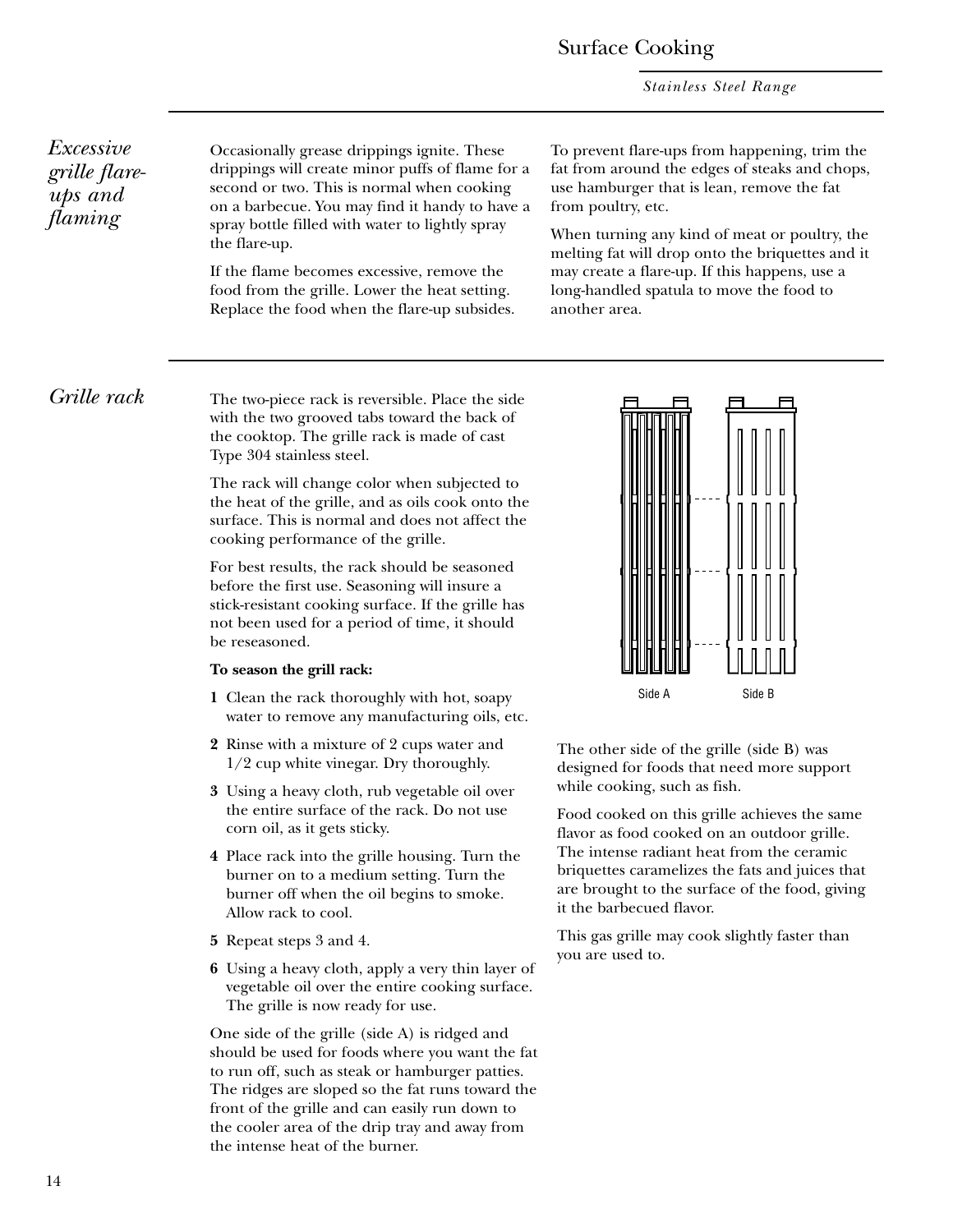### <span id="page-14-0"></span>*Grilling hints*

- When turning the meat over, always use a spatula as it will not puncture the meat allowing the juices to run out. This will help to keep the meat juicy. Turn the meat only once, as juices are lost when the meat is repeatedly turned. Season or salt the meat after it has been cooked; these procedures have a tendency to dry the meat out.
- Be sure to trim any excess fat from meat or poultry. To prevent steaks or chops from curling while they are being cooked, slit the fat around the edges at about 2″ intervals. To test for doneness, make a small cut in the center of the meat.
- The doneness of meat is affected by the thickness of the cut. It is impossible to cook a thin piece of meat to a rare doneness. A steak should be at least 1″ thick to have it turn out rare and juicy. The cooking time is affected by the temperature of the meat when you start to cook it, the size and shape of the cut and the kind of meat you are cooking. The degree of doneness desired also affects the time.
- The U. S. Department of Agriculture says, "Rare beef is popular, but you should know that cooking it to only 140°F. means some food poisoning organisms may survive." (Source: Safe Food Book. Your Kitchen Guide. USDA Rev. June 1985.)

*Before using the griddle (on some models)* The built-in griddle is made from Type 304 stainless steel, highly polished to provide a smooth cooking surface. It is normal for it to darken with use as oils cook onto the surface to provide a stick-resistant base or "seasoning." Since the griddle is made from stainless steel, the surface will not rust.

The griddle is thermostatically controlled and cycles on and off to maintain the set temperature. The "HEATING" light indicates that the burner is on.

**The griddle assembly is not to be removed for cleaning** and is held in place by three rear screws. These screws keep the griddle from shifting in transit, and are also used for positioning to avoid breaking ignition components.

Once the unit is in position, the rear center shipping screw can be removed. It is located beneath the griddle flue cover. Remove the flue cover by lifting it straight up. Be careful not to scratch the backguard during removal of the flue cover.

The two outer screws are leveling screws. **Do not remove these two screws.** They can be turned to level the griddle or to provide a forward slope to help grease and oils to drain away from the food being cooked. After using the griddle a few times you will be able to judge the slope best for the foods you are cooking and your personal preference.

When replacing the griddle flue cover, ensure that the cover slips to the outside of the front and back metal flanges of the fixed griddle assembly. This will ensure a tight fit of the flue cover.

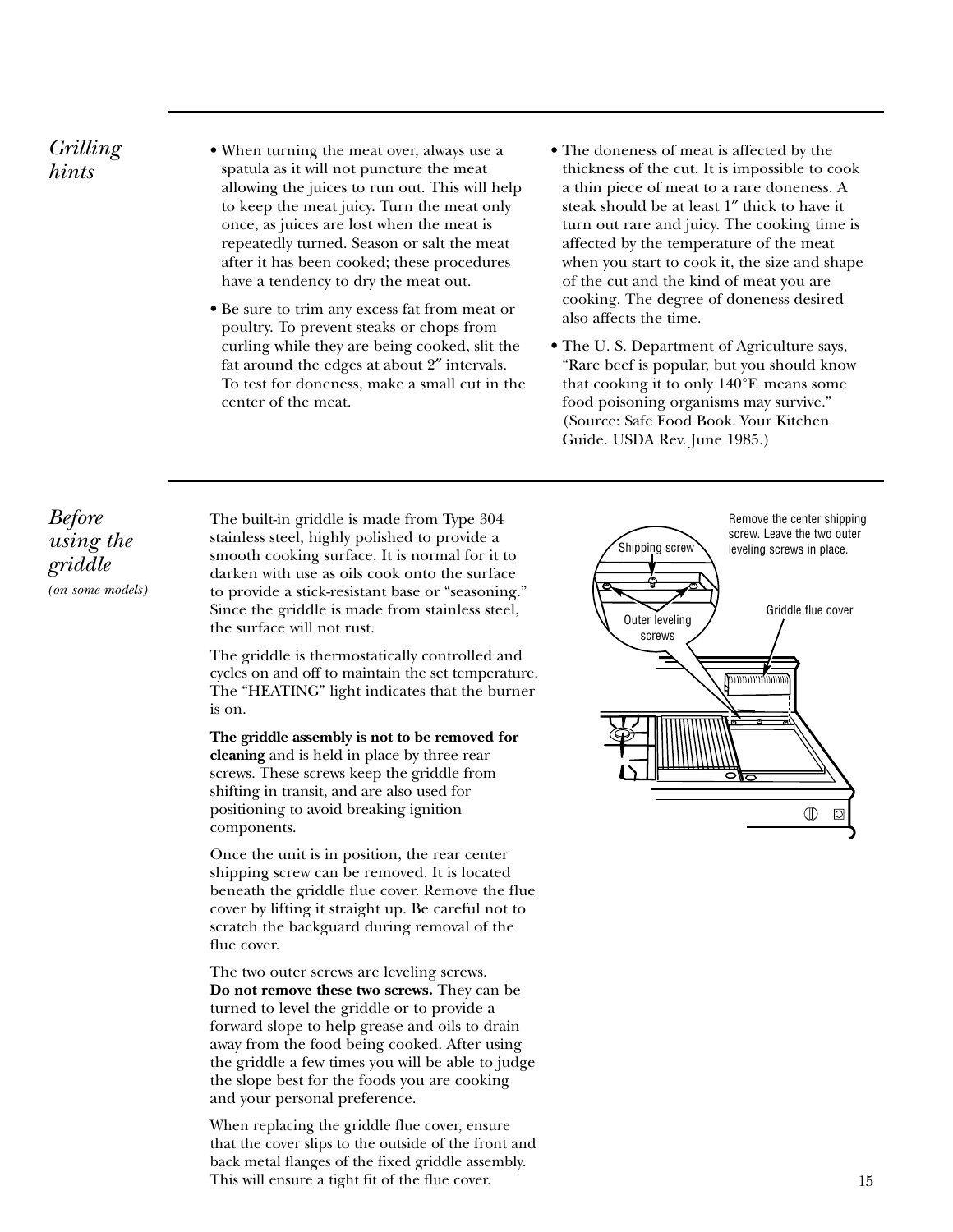### Surface Cooking

*Stainless Steel Range*

| Seasoning<br>the griddle | Before using the griddle for the first time, it<br>must be seasoned.                                                                                                                                                                    | 4 Turn the control knob to a medium setting<br>(350°F.). Turn the heat off when the oil                                                                                                               |  |  |
|--------------------------|-----------------------------------------------------------------------------------------------------------------------------------------------------------------------------------------------------------------------------------------|-------------------------------------------------------------------------------------------------------------------------------------------------------------------------------------------------------|--|--|
|                          | If the griddle has not been used for a period<br>of time, it should be reseasoned.                                                                                                                                                      | begins to smoke. Allow the griddle to cool.<br><b>5</b> Repeat step 3. Be sure to cover the entire                                                                                                    |  |  |
|                          | To season the griddle:                                                                                                                                                                                                                  | surface with the oil.                                                                                                                                                                                 |  |  |
|                          | 1 Clean the griddle thoroughly with hot, soapy<br>water to remove any protective coating.                                                                                                                                               | <b>6</b> Repeat step 4. Allow the griddle to cool.<br>Wipe the entire surface of the griddle<br>using a heavy cloth. Apply a very thin layer<br>of vegetable oil. The griddle is now ready<br>to use. |  |  |
|                          | 2 Rinse with a mixture of 1 quart water and<br>1 cup white vinegar. Dry thoroughly.                                                                                                                                                     |                                                                                                                                                                                                       |  |  |
|                          | 3 Pour 1 teaspoon vegetable oil into the center<br>of the griddle. Do not use corn oil as it gets<br>sticky. Rub the oil over the entire surface of<br>the griddle using a heavy cloth.                                                 |                                                                                                                                                                                                       |  |  |
| Using the<br>griddle     | Before starting to cook on the griddle, be sure<br>the drip tray and liners are in place. Select<br>the cooking temperature and preheat for<br>15 minutes. When the griddle is preheated,<br>the HEATING light will turn off. Place the | <b>NOTE:</b> When the griddle is properly seasoned,<br>it can be used without any additional<br>shortening. However, shortening can<br>be used for flavor.                                            |  |  |

food on the griddle and cook to the desired

doneness.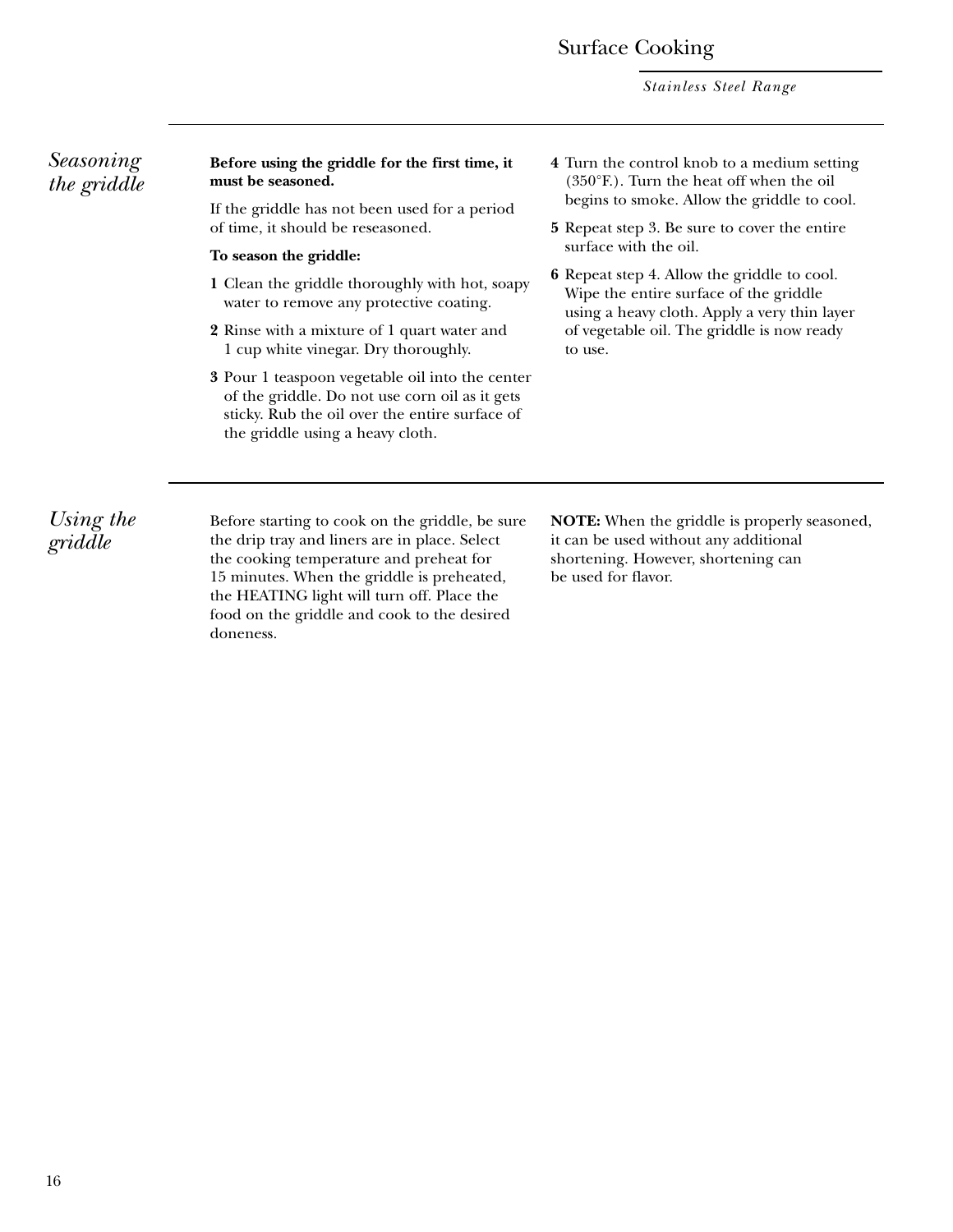*Stainless Steel Range*

**To avoid possible burns,** place the shelves in the correct position before you turn the oven on.

The correct shelf position depends on the kind of food and the browning desired.

The shelves have stop-locks, so that when placed correctly on the supports, they will stop before coming completely out, and will not tilt. When placing and removing cookware, pull the shelf out to the bump on the shelf support.

**To remove a shelf,** pull it toward you, tilt the front end up and pull it out.

**To replace,** place the end of the shelf (stoplocks) on the support, tilt up the front and push the shelf in.



The oven has 3 shelf positions.

*How to set the ovens for baking or roasting*

<span id="page-16-0"></span>*Oven shelves*





(48″ ranges only)

**1** Push in the BAKE selector button on the side of the control panel above the oven you wish to use.

- **2** Using the thermostat dial, set the desired temperature.
- The OVEN ON light turns on and remains on until the OFF selector button has been pushed or the thermostat dial has been turned to the OFF position.
- The HEATING light turns on. Once the HEATING light initially cycles off, the oven is preheated.
- **3** Check the food for doneness at the minimum time on the recipe. Cook longer if necessary.
- **4** Push in the OFF selector button on the side of the control panel above the oven you are using when baking is finished.

**NOTE:** When roasting, check the weight of the meat. Place the meat fat side up, or for poultry, breast side up, on the roasting grid in a shallow pan. The melting fat will baste the meat. Select a pan as close to the size of the meat as possible. (The broiler pan with grid is a good pan for this.)



27″ oven control

When roasting, use the A or B shelf position.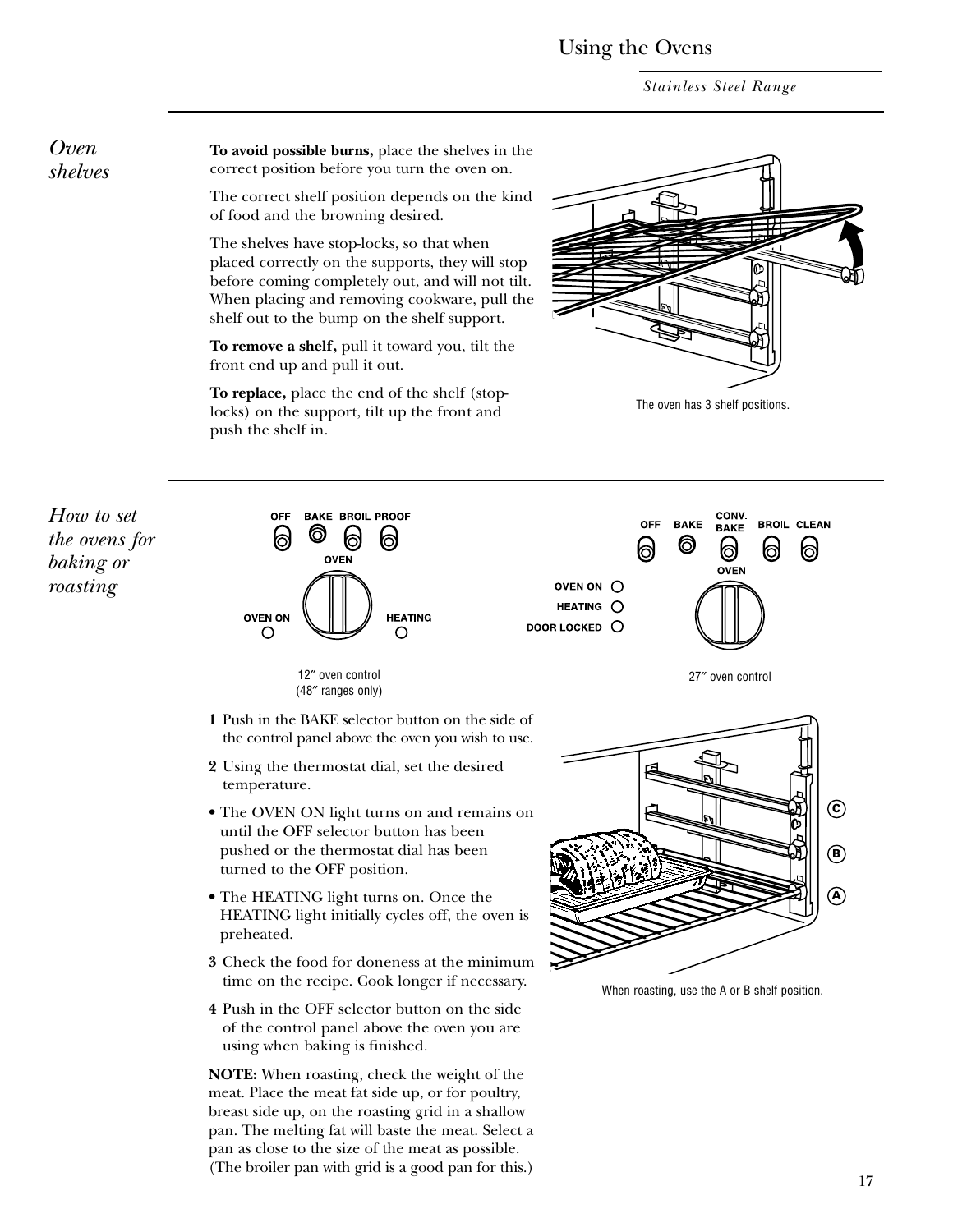*Stainless Steel Range*

<span id="page-17-0"></span>*How to set the 12* ″ *oven for proofing (48*″ *ranges only)*

The proofing feature maintains a warm, non-drafty environment useful for proofing yeast-leavened products.

**1** Place the dough in a dish in the small oven.

- **2** Push in the PROOF selector button on the left hand side of the control panel above the thermostat dial.
- The OVEN ON light and oven interior light turn on.
- The HEATING light will not turn on.
- The thermostat dial does not affect the proof temperature.
- **3** Set a minute timer for the minimum proof time. When proofing is finished, push the OFF selector button.
- To avoid lowering the oven temperature and lengthening proofing time, do not open the oven door unnecessarily.

Proofing time may be decreased when you use the large oven at the same time you are proofing.

Check bread products early to avoid overproofing.

For optimum results, if you are using the large oven for extended periods of time, it is recommended that you complete the proofing before turning the large oven on.

**NOTE:** Do not use the proofing mode for warming food or keeping food hot. The proofing oven temperature is not hot enough to hold foods at safe temperatures (above 140°F.).

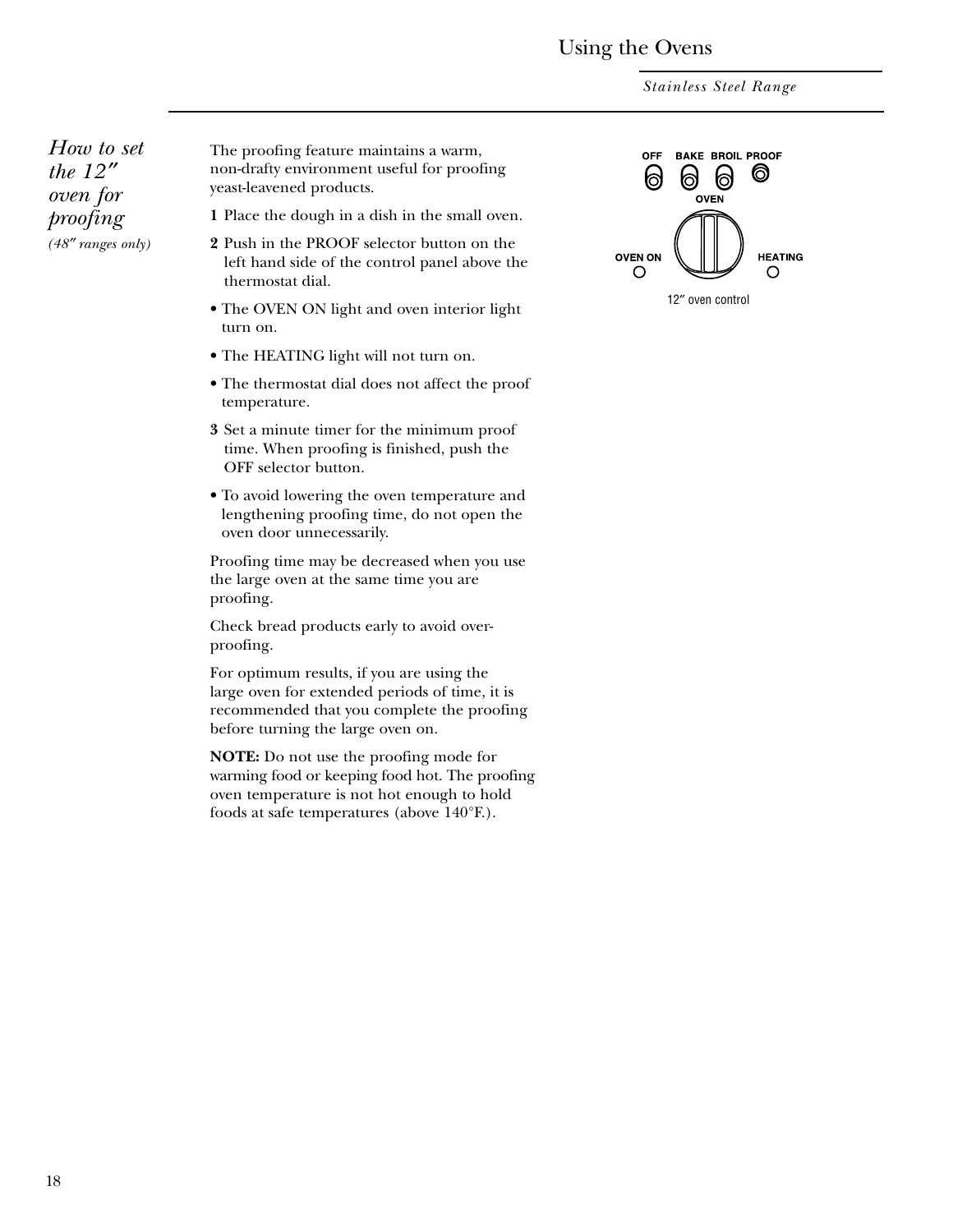| Baking<br>pans/sheets | Use the proper baking pan. The type of finish<br>on the pan determines the amount of<br>browning that will occur.<br>• Dark, rough or dull pans absorb heat<br>resulting in a browner, crisper crust.<br>Use this type for pies.                                | · Shiny, bright and smooth pans reflect heat,<br>resulting in a lighter, more delicate<br>browning. Cakes and cookies require this<br>type of pan or sheet.<br>• Glass baking dishes also absorb heat. When<br>baking in glass baking dishes, the temperature<br>may need to be reduced by 25°F. |
|-----------------------|-----------------------------------------------------------------------------------------------------------------------------------------------------------------------------------------------------------------------------------------------------------------|--------------------------------------------------------------------------------------------------------------------------------------------------------------------------------------------------------------------------------------------------------------------------------------------------|
| Pan<br>placement      | For even cooking and proper browning, there<br>must be enough room for air circulation in the<br>oven. Baking results will be better if baking<br>pans are centered as much as possible rather<br>than being placed to the front or to the back<br>of the oven. | If you need to use two shelves, stagger the pans<br>so one is not directly above the other. Check<br>the food on the bottom shelf sooner than the<br>minimum time. The food on the lower shelf<br>may cook slightly faster than the food on the<br>upper shelf.                                  |
|                       | Pans should not touch each other or the walls<br>of the oven. Allow 1- to 1½" space between<br>pans as well as from the back of the oven, the<br>door and the sides.                                                                                            |                                                                                                                                                                                                                                                                                                  |
| Preheating            | Preheat the oven if the recipe calls for it.<br>To preheat, set the oven at the correct<br>temperature-selecting a higher temperature<br>does not shorten preheat time.                                                                                         | Preheating is necessary for good results when<br>baking cakes, cookies, pastry and breads.                                                                                                                                                                                                       |
| Aluminum<br>foil      | Never entirely cover a shelf with aluminum foil.<br>This will disturb the heat circulation and result<br>in poor baking. A smaller sheet of foil may be<br>used to catch a spillover by placing it on a lower<br>shelf several inches below the food.           |                                                                                                                                                                                                                                                                                                  |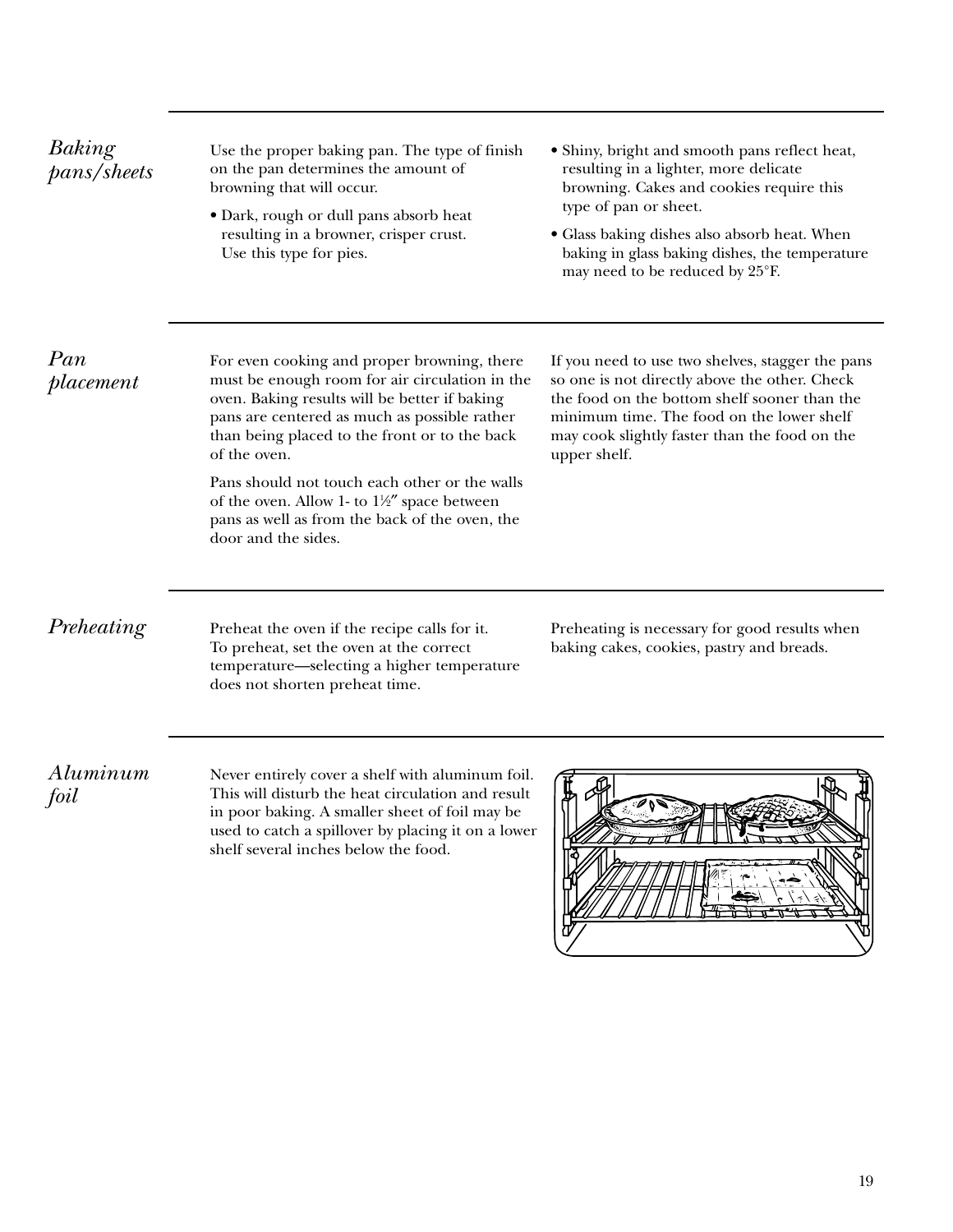*Stainless Steel Range*

### <span id="page-19-0"></span>*What is convection cooking?*

**In a convection oven,** a fan circulates the heated air evenly, over and around the food. This circulating hot air is evenly distributed throughout the oven cavity. As a result, foods are evenly cooked and browned—often in less time with convection heat. Preheating is not necessary with foods having a bake time of over 15 minutes.

- Food is heated faster in a convection oven. When using the convection feature, many types of food can be cooked at lower temperatures than those suggested for regular ovens.
- Good for large quantities of baked foods.
- Good results with cookies, biscuits, brownies, cream puffs, sweet rolls, angel food cake and bread.
- Ideal for baked foods cooked on two or three shelves. Because heated air is circulated evenly throughout the oven, foods can be baked with excellent results on two or three shelves at a time. Multi-shelf baking may increase cook times slightly for some foods, but the overall result is time saved. Multi-shelf baking provides very good results with cookies, biscuits and other quickbreads.
- Recipe books often give times and temperatures for cooking in regular ovens. Convection ovens make it possible to reduce the temperature by 25°F.
- Check foods for doneness at the minimum suggested cooking time.
- Some package instructions for frozen casseroles or main dishes have been developed using commercial convection ovens. For best results in this oven, preheat the oven and use the temperature on the package.

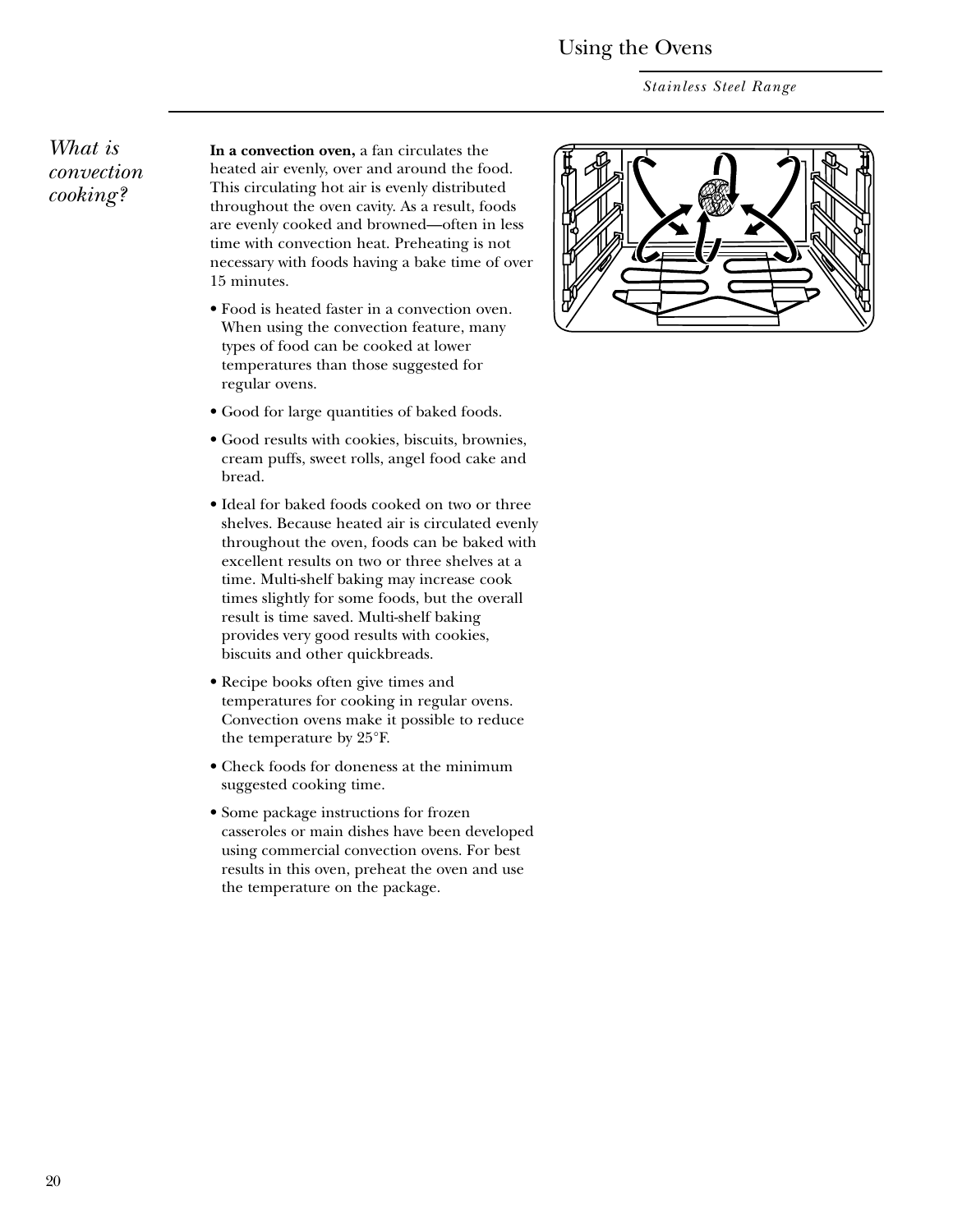*How to set the 27* ″ *oven for convection baking*

**1** Push in the CONV. BAKE selector button on the right hand side of the control panel above the thermostat dial (close to the center on 36″ ranges).

- **2** Using the thermostat dial, set the desired temperature.
- The OVEN ON light turns on and remains on until the OFF selector button has been pushed or the thermostat dial has been turned to the OFF position.
- The HEATING light turns on. Once the HEATING light initially cycles off, the oven is preheated.
- **3** Check the food for doneness at the minimum time on the recipe. Cook longer if necessary.
- **4** Push in the OFF selector button on the right hand side of the control panel above the thermostat dial when convection baking is finished.



27″ oven control

### *Convection cookware*

Before using your convection oven, check to see if your cookware leaves room for air circulation in the oven. If you are baking with several pans, leave space between them. Also, be sure the pans do not touch each other or the walls of the oven. Use the pan size recommended in the recipe.

**When baking cookies,** you will get the best results if you use a flat cookie sheet instead of a pan with low sides.

**For recipes like oven-baked chicken,** you should use a pan with low sides. Hot air cannot circulate well around food in a pan with high sides.

### **Metal and Glass**

Any type of cookware will work in your convection oven. However, metal pans heat the fastest and are recommended for convection baking.

- Darkened or matte-finished pans will bake faster than shiny pans.
- Glass or ceramic pans cook more slowly.

### **Paper and Plastic**

Heat-resistant paper and plastic containers that are recommended for use in regular ovens can be used in convection ovens. Plastic cookware that is heat-resistant to temperatures of 400°F. can also be used.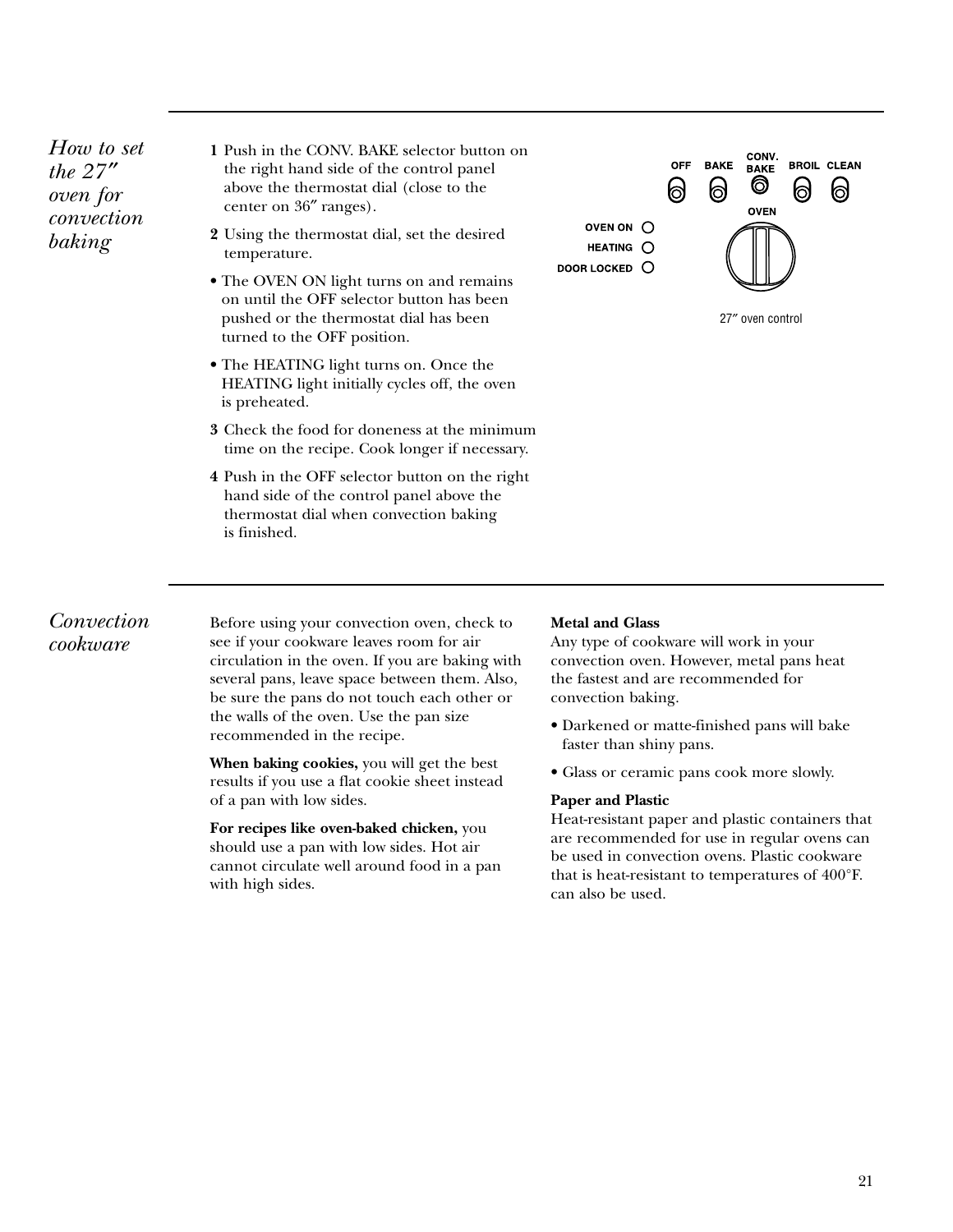*Stainless Steel Range*

<span id="page-21-0"></span>*How to set the ovens for broiling*





- **1** If the meat has fat or gristle around the edge, cut vertical slashes through both about 2″ apart. If desired, the fat may be trimmed, leaving a layer about 1/8″ thick.
- **2** Place the meat or fish on the broiler grid in the broiler pan. Always use the grid so that any fat will drip into the broiler pan; otherwise the juices may become hot enough to catch on fire.
- **3** Position a shelf on the recommended shelf position as suggested in the Broiling Guide.
- **4** Leave the door open to the broil stop position. The door stays open by itself, yet the proper temperature is maintained in the oven.
- **5** Push in the BROIL selector button on the side of the control panel above the oven you wish to use.

**NOTE:** A cooling fan will be activated when the BROIL selector button is pushed. This cooling fan cools the oven controls when open door broiling. Use caution when reaching into the oven during open door broiling as drip tray handles may be hot.

**6** Turn the control knob below the selector button to BROIL.

Leave the door open to the broil stop position.

The broiler does not need to be preheated for most broiling. However, foods that cook quickly, such as thin strips of meat or fish may require a short preheating period of 2 to 3 minutes to allow the food surface to brown in the same time the food takes to be cooked throughout.

Turn the food only once during broiling. Time the foods for the first side according to the Broiling Guide.

**7** When broiling is finished, push in the OFF selector button.

*Aluminum foil*

You can use aluminum foil to line the broiler pan and broiler grid. However, you must mold the foil tightly to the grid and cut slits in it just like the grid.

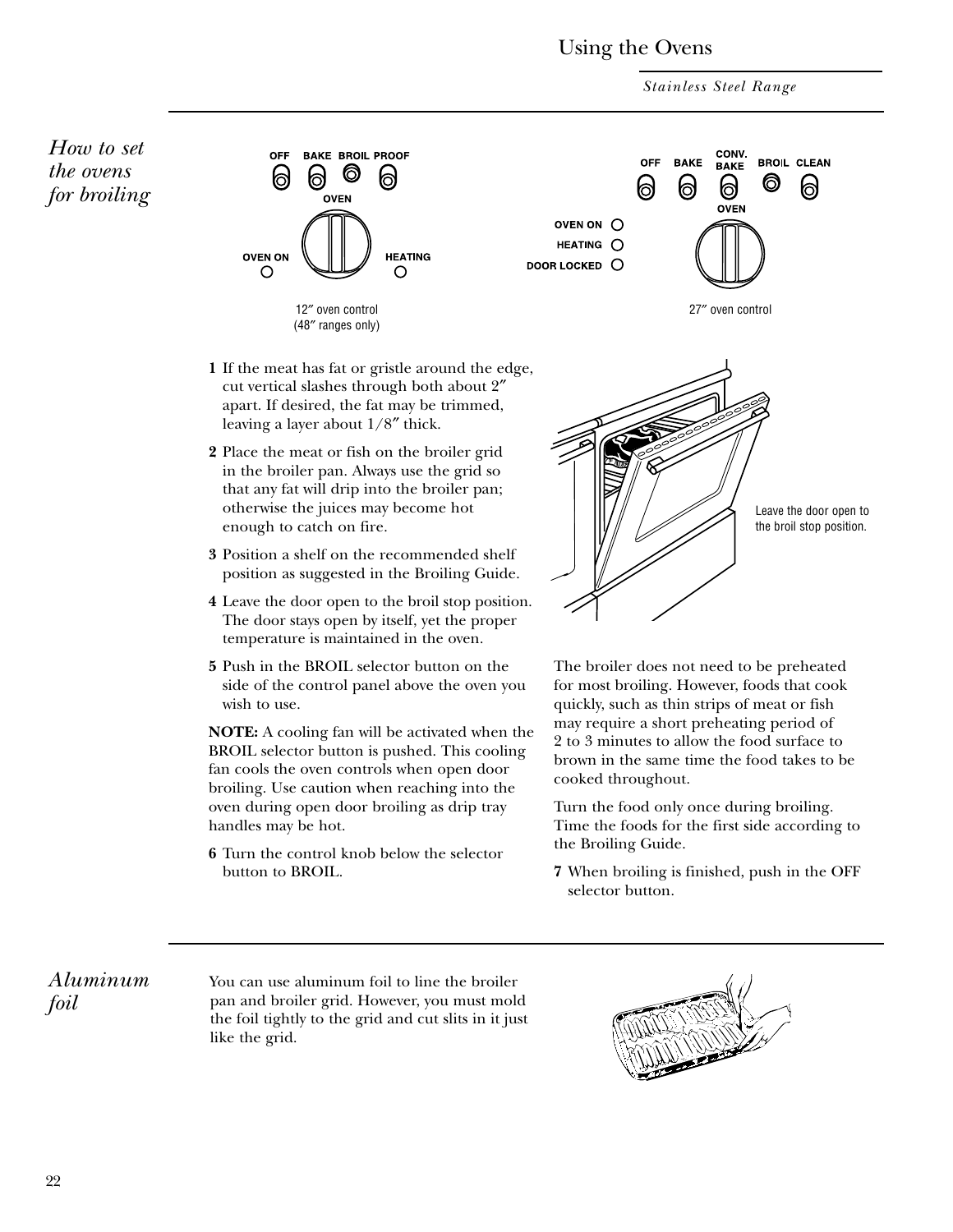### *Broiling guide*

Suggested shelf positions and cooking times are intended as general guidelines only. Experiment with these settings for specific foods and your personal preference.

| Food                                                                                         | Quantity/<br><b>Thickness</b>                                               | <b>Shelf</b><br><b>Position</b>     | 1st Side<br><b>Minutes</b>                          | 2nd Side<br><b>Minutes</b>        | <b>Comments</b>                                                                                                                                     |
|----------------------------------------------------------------------------------------------|-----------------------------------------------------------------------------|-------------------------------------|-----------------------------------------------------|-----------------------------------|-----------------------------------------------------------------------------------------------------------------------------------------------------|
| <b>Bacon</b>                                                                                 | $1/2$ lb. (about<br>8 thin slices)                                          | $\mathbf C$                         | $3 - 5$                                             | $3 - 5$                           | Arrange in single layer.                                                                                                                            |
| <b>Ground Beef</b><br>Well Done                                                              | 2 lbs. (8 patties)<br>$1/2$ to $3/4''$<br>thick                             | B                                   | $10 - 13$                                           | $7 - 10$                          | Space evenly. Up to 8<br>patties take about the<br>same time.                                                                                       |
| <b>Beef Steaks</b><br>Rare<br>Medium<br>Well Done                                            | $1''$ thick<br>$(1 to 1\frac{1}{2}$ lbs.)                                   | B<br>$\, {\bf B}$<br>B              | 7<br>$8 - 10$<br>$20 - 25$                          | 7<br>$6-9$<br>15                  | Steaks less than 1" thick<br>cook through before<br>browning. Pan frying is<br>recommended.                                                         |
| Rare<br>Medium<br>Well Done                                                                  | 1½" thick<br>$(2 \text{ to } 2\frac{1}{2} \text{ lbs.})$                    | B<br>B<br>A                         | 10<br>15<br>25                                      | $7 - 8$<br>$14 - 16$<br>$20 - 25$ | Slash fat.                                                                                                                                          |
| <b>Chicken</b>                                                                               | 1 whole<br>$(2 \text{ to } 2\frac{1}{2} \text{ lbs.}),$<br>split lengthwise | $\mathbf{A}$                        | $30 - 35$                                           | $25 - 30$                         | Reduce time about 5 to<br>10 minutes per side for<br>cut-up chicken. Brush<br>each side with melted<br>butter. Broil skin-side-<br>down first.      |
| <b>Bakery Products</b><br>Bread (Toast)<br><b>Toaster Pastries</b><br><b>English Muffins</b> | 2 to 4 slices<br>$1$ pkg. $(2)$<br>$2$ (split)                              | C<br>$\mathsf{C}$<br>$\overline{C}$ | $1\frac{1}{2} - 2$<br>$1\frac{1}{2} - 2$<br>$4 - 6$ | 1/2<br>1/2                        | Space evenly. Place<br>English muffins cut-<br>side-up and brush with<br>butter, if desired.                                                        |
| <b>Lobster Tails</b>                                                                         | $2 - 4$<br>$(6 \text{ to } 8 \text{ oz. each})$                             | $\bf{B}$                            | $14 - 18$                                           | Do not<br>turn over.              | Cut through back of<br>shell. Spread open.<br>Brush with melted butter<br>before broiling and after<br>half of broiling time.                       |
| Fish                                                                                         | 1-lb. fillets $1/4$<br>to $1/2''$ thick                                     | B                                   | $8 - 10$                                            | $5 - 10$                          | Handle and turn very<br>carefully. Brush with<br>lemon butter before<br>and during cooking, if<br>desired. Preheat broiler<br>to increase browning. |
| <b>Ham Slices</b><br>(precooked)                                                             | $1''$ thick                                                                 | $\bf{B}$                            | 9                                                   | $8 - 10$                          | Increase time 5 to 10<br>minutes per side for $1\frac{1}{2}$<br>thick or home cured.                                                                |
| <b>Pork Chops</b><br>Well Done                                                               | $2(1/2''$ thick)<br>$2(1''$ thick),<br>about 1 lb.                          | B<br>B                              | 15<br>$15 - 20$                                     | $10 - 15$<br>$15 - 18$            | Slash fat.                                                                                                                                          |
| <b>Lamb Chops</b><br>Medium<br>Well Done                                                     | $2(1''$ thick),<br>10 to 12 oz.                                             | B<br>$\bf{B}$                       | $8 - 10$<br>$12 - 15$                               | $4 - 7$<br>$8 - 10$               | Slash fat.                                                                                                                                          |
| Medium<br><b>Well Done</b>                                                                   | 2 ( $1\frac{1}{2}$ " thick),<br>about 1 lb.                                 | $\, {\bf B}$<br>$\bf{B}$            | $10 - 13$<br>17                                     | $10 - 12$<br>$12 - 14$            |                                                                                                                                                     |
| Wieners,<br>Sausages,<br><b>Bratwurst</b>                                                    | 1-lb. pkg. $(10)$                                                           | $\, {\bf B}$                        | $6 - 8$                                             | $1-4$                             | If desired, split in half<br>lengthwise; cut into 5<br>to 6" pieces.                                                                                |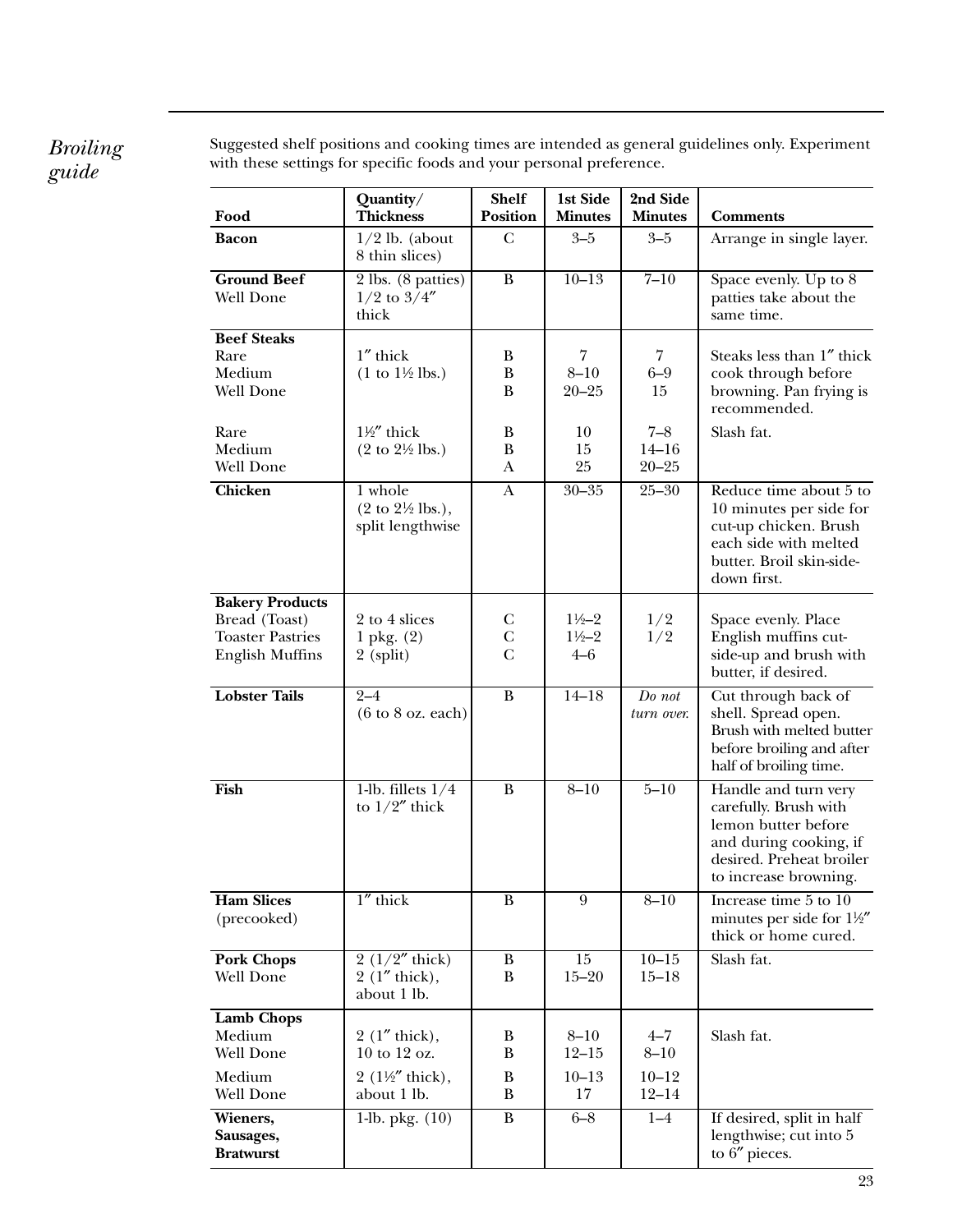### Self-Cleaning 27″ Oven

*Stainless Steel Range*

### <span id="page-23-0"></span>*Before a clean cycle*

**NOTE:** When the 27″ oven is set for selfcleaning, only the surface burners may be used. The 12″ oven, the griddle and/or the grille cannot be used.

### **The range must be completely cool in order to set the self-clean cycle.**

We recommend venting with an open window or using a ventilation fan or hood during the first self-clean cycle.

Remove all cookware and any aluminum foil from the oven.

Remove the oven shelves and shelf slide assembly.

**Make sure the oven light bulb cover is in place and the oven light is off.**

**Do not use commercial oven cleaners or oven protectors in or near the self-cleaning oven.**

### *Oven shelf slide assembly*

An interlock system has been designed so that the self-clean cycle will not start until the shelf slide assemblies have been removed.

The roller-assisted shelf supports are designed to withstand standard baking temperatures.

They will not withstand the extreme temperatures of self-cleaning.

### **To remove the slide assemblies:**

- **1** Loosen the retaining screws on both sides of the oven.
- **2** Lift up slightly and pull the entire assembly out. Set aside.

### **To replace the slide assemblies:**

When self-cleaning is finished, and the oven has cooled, replace the assemblies and retaining screws.

- **1** Guide the rear of the shelf slide assembly into the bottom rear bracket.
- **2** Guide the top rear of the shelf slide assembly into the top "U"-shaped bracket.
- **3** Lift up the push rod so that it rests on the ledge of the side support of the assembly.
- **4** Reattach the assembly securely to the oven with the retaining screw. Repeat for the other side of the oven.



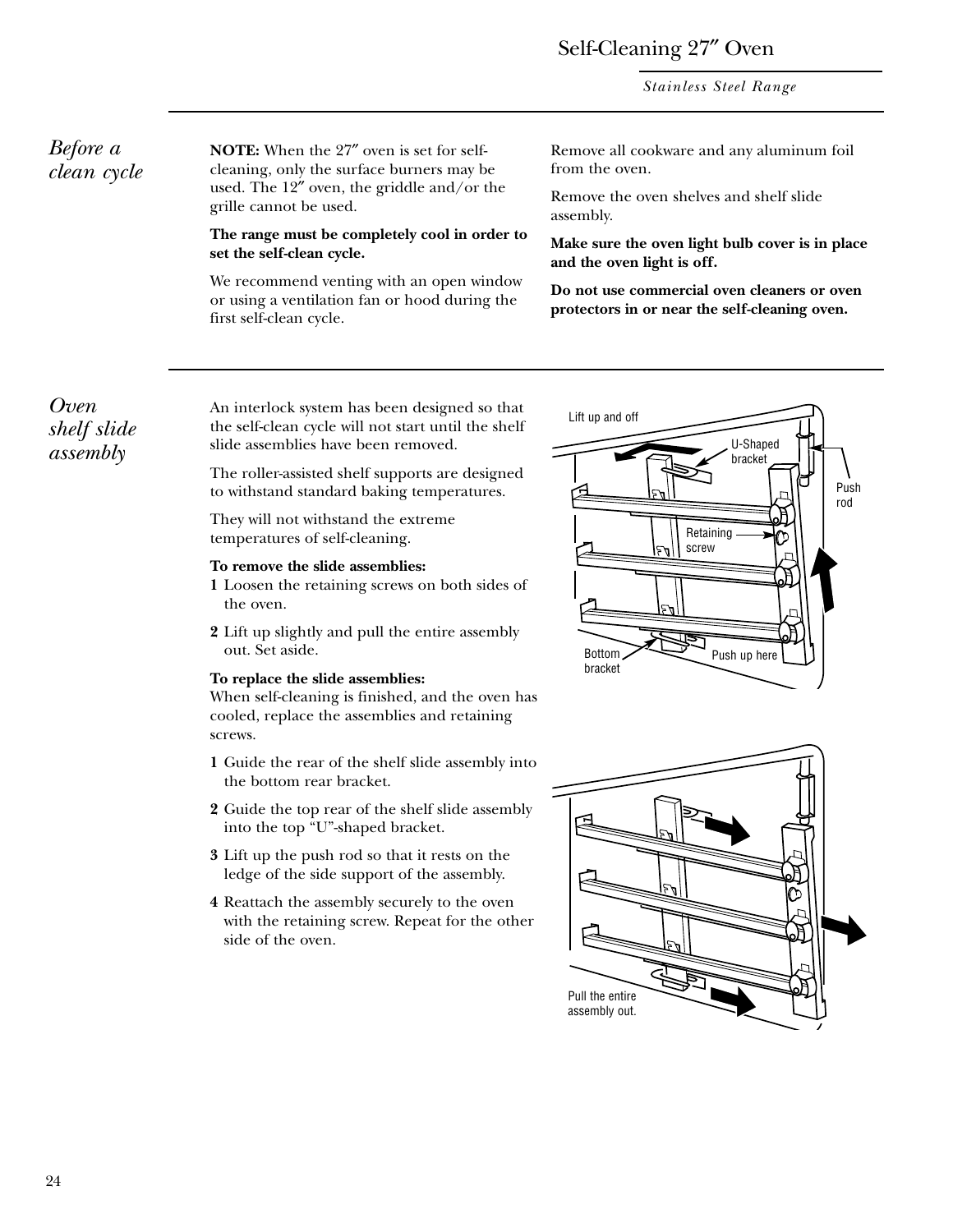*How to set the 27* ″ *oven for self-cleaning* The clean cycle takes about 5 hours plus about 30 minutes to cool down.

- **1** Push in the CLEAN selector button on the right hand side of the control panel above the thermostat dial.
- **2** Set the thermostat dial to CLEAN.
- Cooling blower turns on.
- The OVEN ON light and HEATING light turn on.
- The DOOR LOCKED light turns on.
- **3** When cleaning has finished, push the OFF selector button.

The blower and the OVEN ON light will turn off once the cycle has finished.

The door latch will open automatically after the oven temperature falls below 550°F.

**CONV**<br>BAKE OFF **BAKE BROIL CLEAN** 0 ၜ 0 6 10 **OVEN** OVEN ON O HEATING O DOOR LOCKED O 27″ oven control

*After a clean cycle*

**If white spots remain,** remove them with warm sudsy water and rinse thoroughly with a vinegar and water mixture. These deposits are usually a salt residue that cannot be removed by the clean cycle.

**If the oven is not clean after one clean cycle,** repeat the cycle.

**You may notice some white ash in the oven.** Wipe it up with a damp cloth after the oven cools.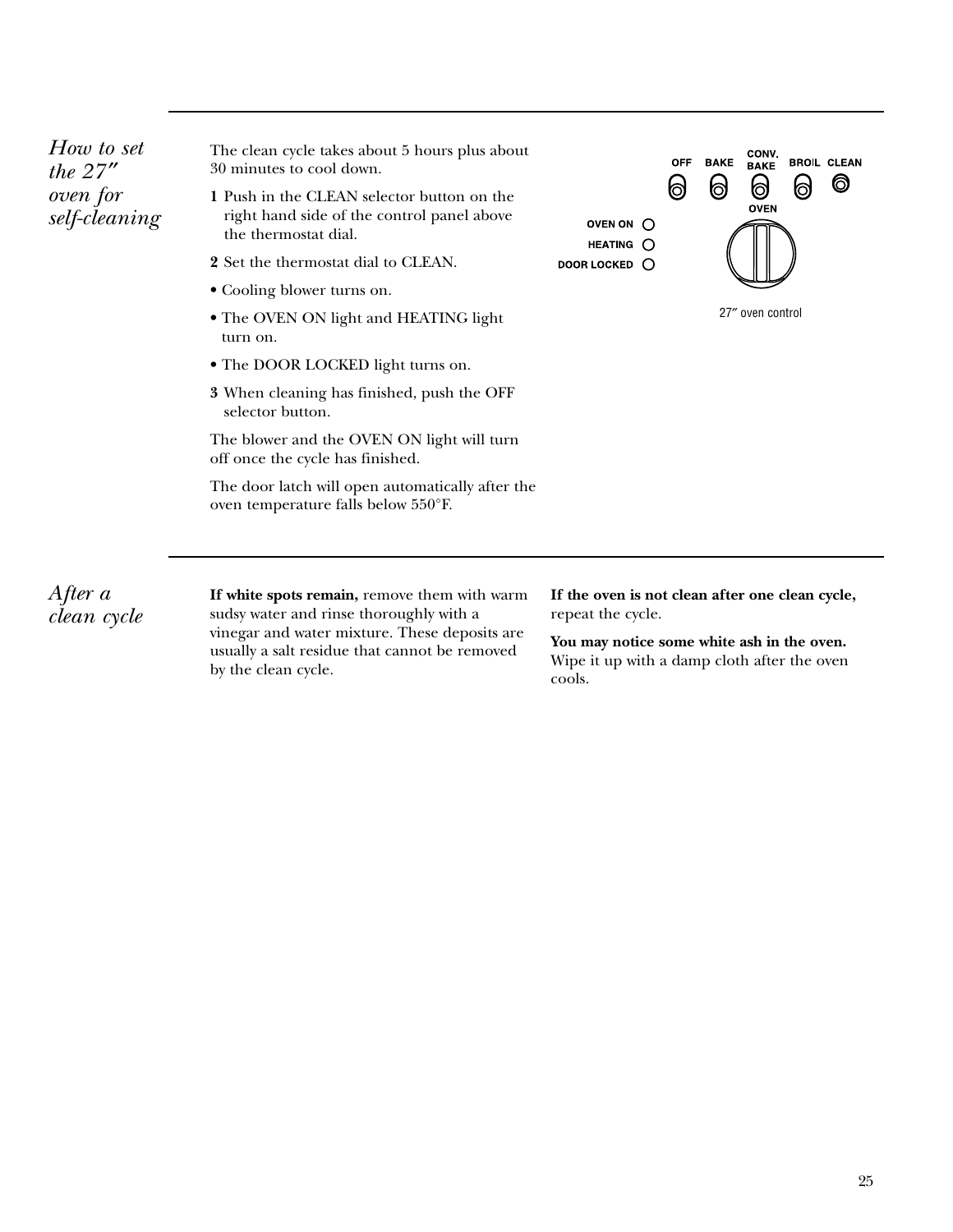## Care and Cleaning

*Stainless Steel Range*

<span id="page-25-0"></span>

| Control<br>panel and<br>knobs | Clean up spatters with a damp cloth. Remove<br>heavier soil with warm, soapy water.<br>Do not use abrasives of any kind on the control<br>panel.<br>The control knobs may be removed for easier<br>cleaning. To remove a knob, pull it straight off<br>the stem. Wash the knobs in soap and water but<br>do not soak.                                                                                                                                                                                        |                                                                                                                                                                                                                                                                                                                                                                                                                                  |
|-------------------------------|--------------------------------------------------------------------------------------------------------------------------------------------------------------------------------------------------------------------------------------------------------------------------------------------------------------------------------------------------------------------------------------------------------------------------------------------------------------------------------------------------------------|----------------------------------------------------------------------------------------------------------------------------------------------------------------------------------------------------------------------------------------------------------------------------------------------------------------------------------------------------------------------------------------------------------------------------------|
| Oven<br>heating<br>elements   | Do not clean the bake elements or the broil<br>elements. Any soil will burn off when the<br>elements are heated.                                                                                                                                                                                                                                                                                                                                                                                             | The bake elements can be lifted gently to clean<br>the oven floor. If spillovers, residue or ash<br>accumulate around the bake elements, gently<br>wipe around the element with warm water.                                                                                                                                                                                                                                      |
| Oven<br>shelves               | Clean the shelves with an abrasive cleanser or<br>steel wool. After cleaning, rinse the shelves<br>with clean water and dry with a clean cloth.                                                                                                                                                                                                                                                                                                                                                              |                                                                                                                                                                                                                                                                                                                                                                                                                                  |
| Ceramic<br><i>briquettes</i>  | The layer of ceramic briquettes, under the<br>grille racks, will last for many years with proper<br>care.<br>Burned-on food particles and ash can be<br>emptied off the radiant tray when cool by<br>shaking over a waste receptacle.                                                                                                                                                                                                                                                                        | Chipping or cracking of the briquettes may<br>occur as they may get brittle with age,<br>depending on the frequency of use. This is<br>normal and does not affect the performance.<br>Do not replace the radiant tray/briquettes with<br>alternates.                                                                                                                                                                             |
| <b>Stainless</b><br>steel     | Do not use a steel-wool pad; it will scratch<br>the surface.<br>To clean the stainless steel surface, use a hot,<br>damp cloth with a mild detergent suitable for<br>stainless steel surfaces. Use a clean, hot, damp<br>cloth to remove soap. Dry with a dry, clean<br>cloth.<br>If food soil remains, try a general kitchen<br>cleaner, such as Fantastik®, Simple Green® or<br>Formula 409 <sup>®</sup><br>For hard-to-clean soil, use a standard stainless<br>steel cleaner, such as Bon-Ami® or Cameo®. | Apply cleaner with a damp sponge. Use a<br>clean, hot, damp cloth to remove cleaner.<br>Dry with a dry, clean cloth. Always scrub<br>lightly in the direction of the grain.<br>After cleaning, use a stainless steel polish such<br>as Stainless Steel Magic®, Revere Copper and<br>Stainless Steel Cleaner®, or Wenol All Purpose<br>Metal Polish® Follow the product instructions<br>for cleaning the stainless steel surface. |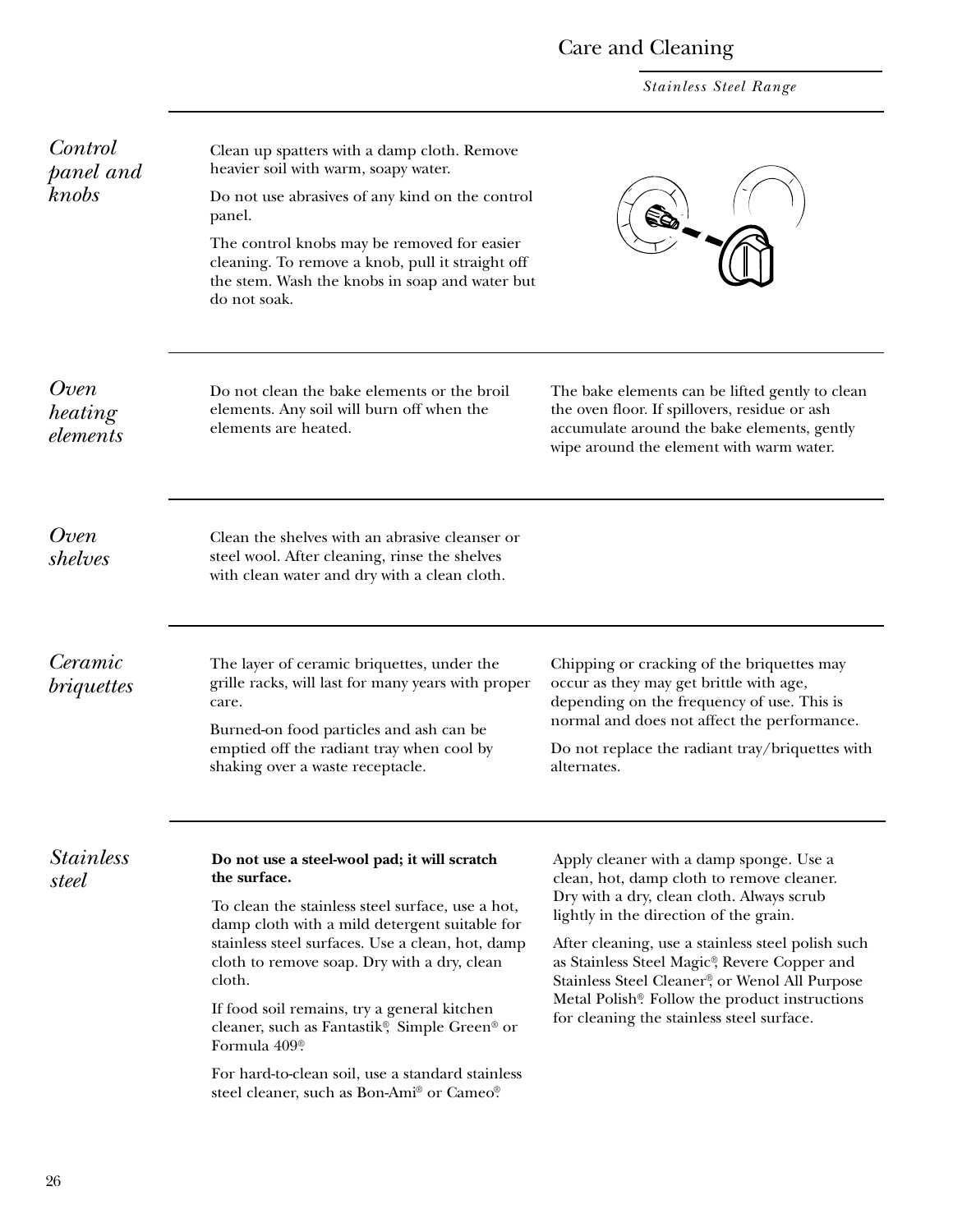<span id="page-26-0"></span>**Oven light NOTE:** The glass cover should be removed only when cold. Wearing latex gloves may offer a better grip.

> The light bulb is located on the back of the oven. Before replacing the bulb, disconnect electrical power to the range at the main fuse or circuit breaker panel.

Let the bulb cool completely before removing it. For your safety, do not touch a hot bulb with a damp cloth. If you do, the bulb will break.

### **To remove:**

Turn to remove the cover, then remove the bulb.

### **To replace:**

Put in a new 40-watt appliance bulb. A 40-watt appliance bulb is smaller than a standard 40-watt household bulb.

Install and tighten the cover.

Reconnect electrical power to the range.



### *Broiler pan and grid*

**After broiling,** remove the broiler pan from the oven. Remove the grid from the pan. Carefully pour out the grease from the pan into a proper container. Wash and rinse the broiler pan and grid in hot water with a soap-filled or plastic scouring pad.

**If food has burned on,** sprinkle the grid with detergent while hot and cover with wet paper towels or a dishcloth. Soaking the pan will remove burned-on foods.

The broiler pan may be cleaned with a commercial oven cleaner. The grid is chrome; do not use an oven cleaner to clean it.

Both the broiler pan and grid can also be cleaned in the dishwasher.

Do not store a soiled broiler pan and grid anywhere in the range.

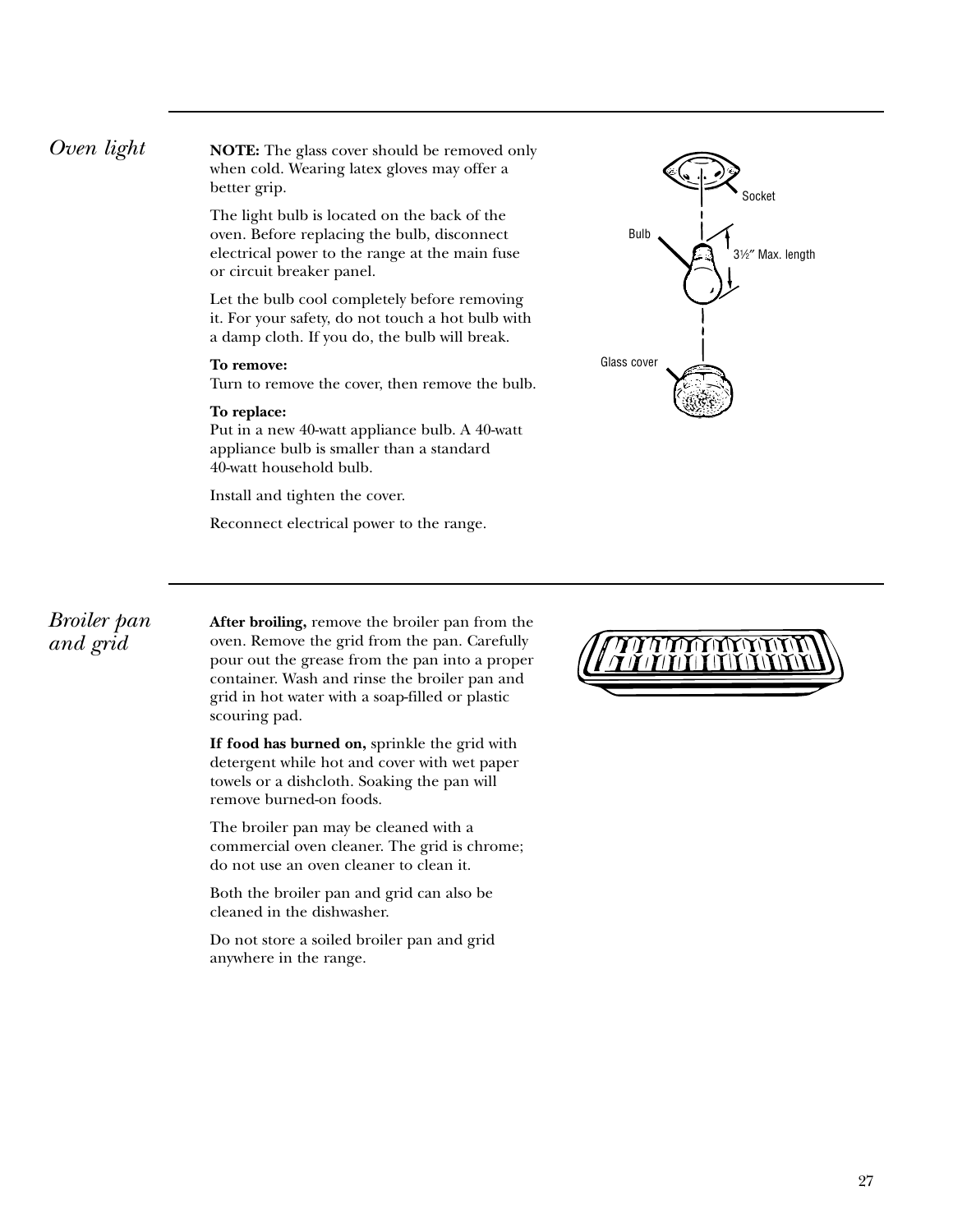### Care and Cleaning

*Stainless Steel Range*

### <span id="page-27-0"></span>*Burner assembly*

The burner assemblies should be washed regularly and, of course, after spillovers.

Turn all the controls to OFF before removing the burner parts.

The electrode of the spark ignitor is exposed beyond the top of the burner. When cleaning the burner tray, be careful not to snag the electrode of the spark ignitor with your cleaning cloth. Do not hit the spark ignitor. Be careful not to turn on any surface controls while cleaning the burner tray. A slight electrical shock might result which could cause you to knock over hot cookware.

The burner grates and burner caps can be lifted off, making them easy to clean. Removing them gives you access to the burner bases.

To avoid snagging cloth on spark ignitors, leave burner caps in place when cleaning the burner tray.

The burners have been designed in two pieces for ease of cleaning. When the burner grate and the burner are cool, remove the grate. The burner caps can easily be lifted off. Wash these parts in hot soapy water, rinse and dry thoroughly.

A bristle brush can be used to clean out the burner ports, if necessary.

The burner grates are porcelain enamel. When cool, they may be wiped clean using hot, soapy water, then rinsed and wiped dry. When lifting the burner grates, be careful as they are heavy. Place them on a protected surface, so they won't scratch the surface of the cooktop.



## *CAUTION:*

Do not operate the burner without all burner parts in place.

**After cleaning, it is important to make sure the indentation on the bottom side of the outer cap/burner port is properly aligned with the corresponding locating pin in the burner base. Incorrect alignment will produce poor burner performance.**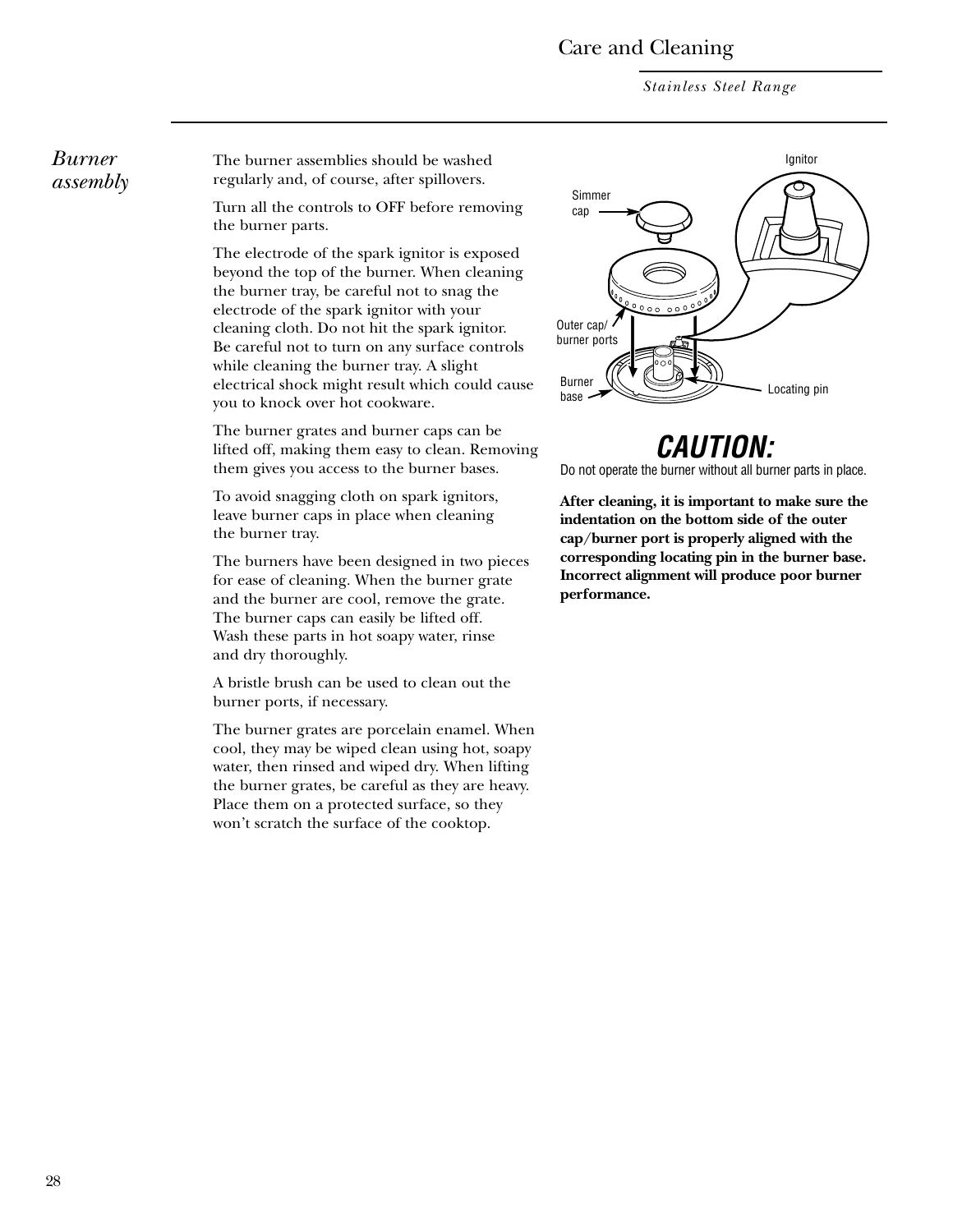<span id="page-28-0"></span>*Drip trays, drip tray liners and drain tubes*  Located beneath the cooktop are one or two drip trays. If you have a griddle or a grille there will also be a tray liner. The drip trays and liners are made of stainless steel. The drip trays are on rollers so they are easy to remove and replace.

**To remove the drip tray,** pull it forward. If something has spilled into the tray, it should be cleaned up as soon as possible to prevent "baked on" food soil.

Grease from the griddle or the grille drains through the drain tubes into the tray and into the liner below.

Do not allow the grease to accumulate in the drip tray or liner as it can be a fire hazard. Clean the drip tray and liner as soon as they are cool. Clean with hot soapy water.

**To clean the drain tube** use a soapy bottle brush. A mild abrasive cleaner such as Bon-Ami® or Soft Scrub® can be used. For stubborn stains, use a soap-filled steel wool pad or a harsh abrasive cleaner such as Comet® or Ajax® , rubbing lightly. Rinse all parts thoroughly.





### *Griddle*

*(on some models)*

Thoroughly clean the griddle of grease and food particles, using a square-edged spatula, while it is still hot.

Wipe the griddle with a dry, heavy, coarse cloth to remove any remaining residue and food particles.

Wash with hot soapy water, rinse and dry.

Once the griddle has cooled, rub the surface lightly with vegetable oil. Do not use corn oil or cooking sprays as they get sticky.

If the griddle is cleaned with anything other than a dry, heavy, coarse cloth, it will need to be reseasoned.

Never flood the hot griddle with cold water. This could cause the griddle to crack or warp.

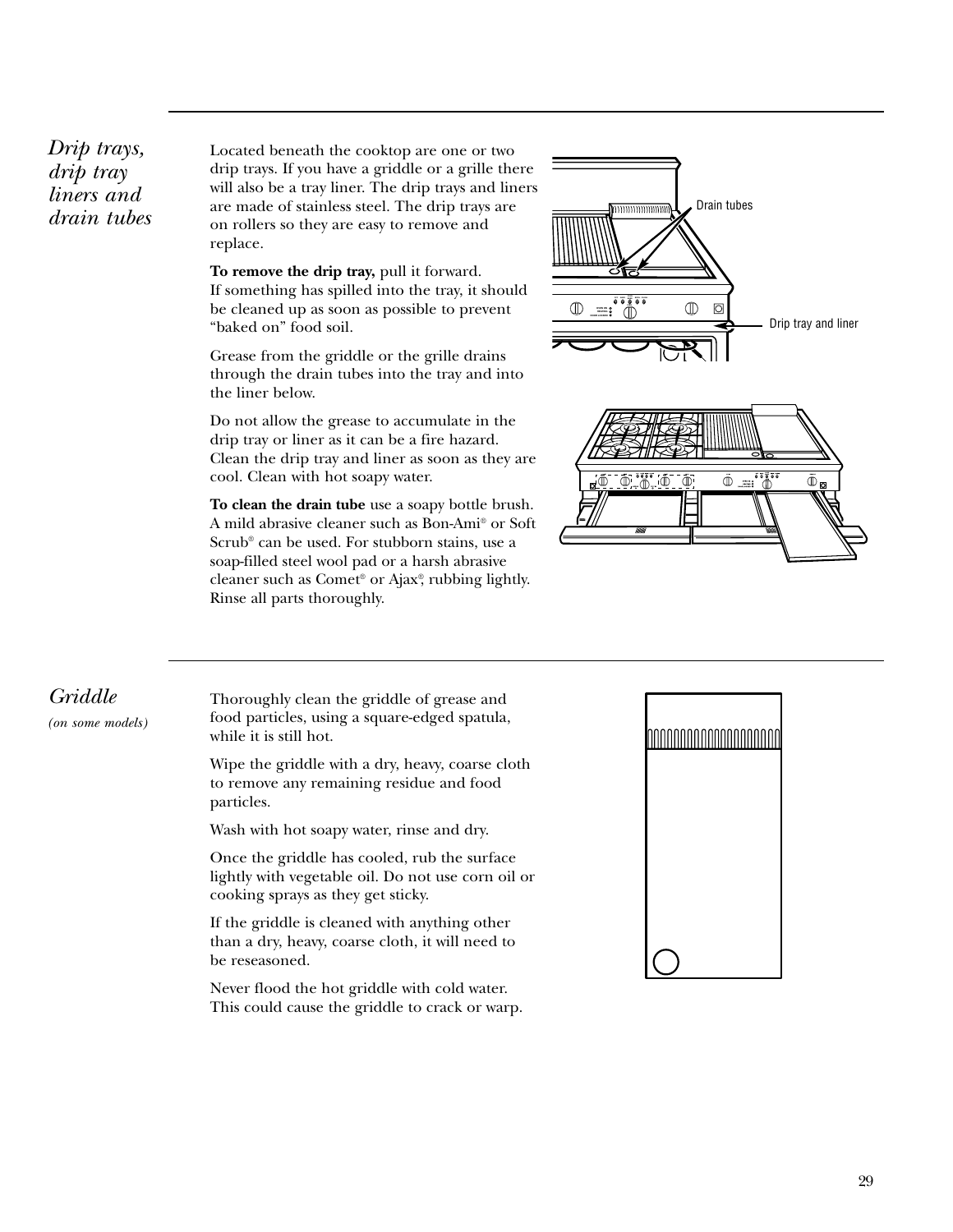### Care and Cleaning

*Stainless Steel Range*

<span id="page-29-0"></span>*Grille (on some models)*

Clean the grille immediately after cooking. Turn off the burner. To protect your hand from steam and heat, wear a barbecue mitt. Scrub the grille by dipping a brass bristle barbecue brush frequently into a bowl of water.

The steam created softens the food particles and assists the cleaning process. The food particles will drop into the drip tray or into the radiant tray holding the ceramic briquettes. Be sure to clean the drain tube, drip tray and liner after they have cooled.

*Back panel and shelf*

The back panel and shelf are made of stainless steel.

**Do not use a steel-wool pad; it will scratch the surface.** Clean with hot soapy water. Rinse and dry.

If the panel and shelf have food soil remaining, try a general kitchen cleaner, such as Fantastik®, Simple Green® or Formula 409®. For hard to clean soil use a standard stainless steel cleaner such as Bon-Ami®, Cameo® or Bar Keepers Friend®. Apply cleaner with a damp sponge, rinse thoroughly and dry. Always scrub lightly in the direction of the grain.

After cleaning, use a stainless steel polish such as Stainless Steel Magic®.

*12* ″*oven porcelain interior (48*″ *ranges only)*

With proper care, the porcelain enamel finish on the inside of the oven—top, bottom, sides, back and inside of the door—will stay newlooking for years.

**Let the range cool before cleaning.** We recommend that you wear rubber gloves when cleaning the range.

**Soap and water will normally do the job.** Heavy spattering or spillovers may require cleaning with a mild abrasive cleaner. Soapy, wet metal pads may also be used. Do not allow food spills with a high sugar or acid content (such as milk, tomatoes, sauerkraut, fruit juices or pie filling) to remain on the surface. They may cause a dull spot even after cleaning.

**Household ammonia may make the cleaning job easier.** Place 1/2 cup in a shallow glass or pottery container in a cold oven overnight. The ammonia fumes will help loosen the burned-on grease and food.

**If necessary, you may use an oven cleaner.** Follow the package directions.

### **Cautions about using spray-on oven cleaners:**

- Do not spray on the electrical controls and switches because it could cause a short circuit and result in sparking or fire.
- Do not allow a film from the cleaner to build up on the temperature sensor—it could cause the oven to heat improperly. (The sensor is located at the top of the oven.) Carefully wipe the sensor clean after each oven cleaning, being careful not to move the sensor as a change in its position could affect how the oven bakes.
- Do not spray any oven cleaner on the oven door, handles or any exterior surface of the oven, cabinets or painted surfaces. The cleaner can damage these surfaces.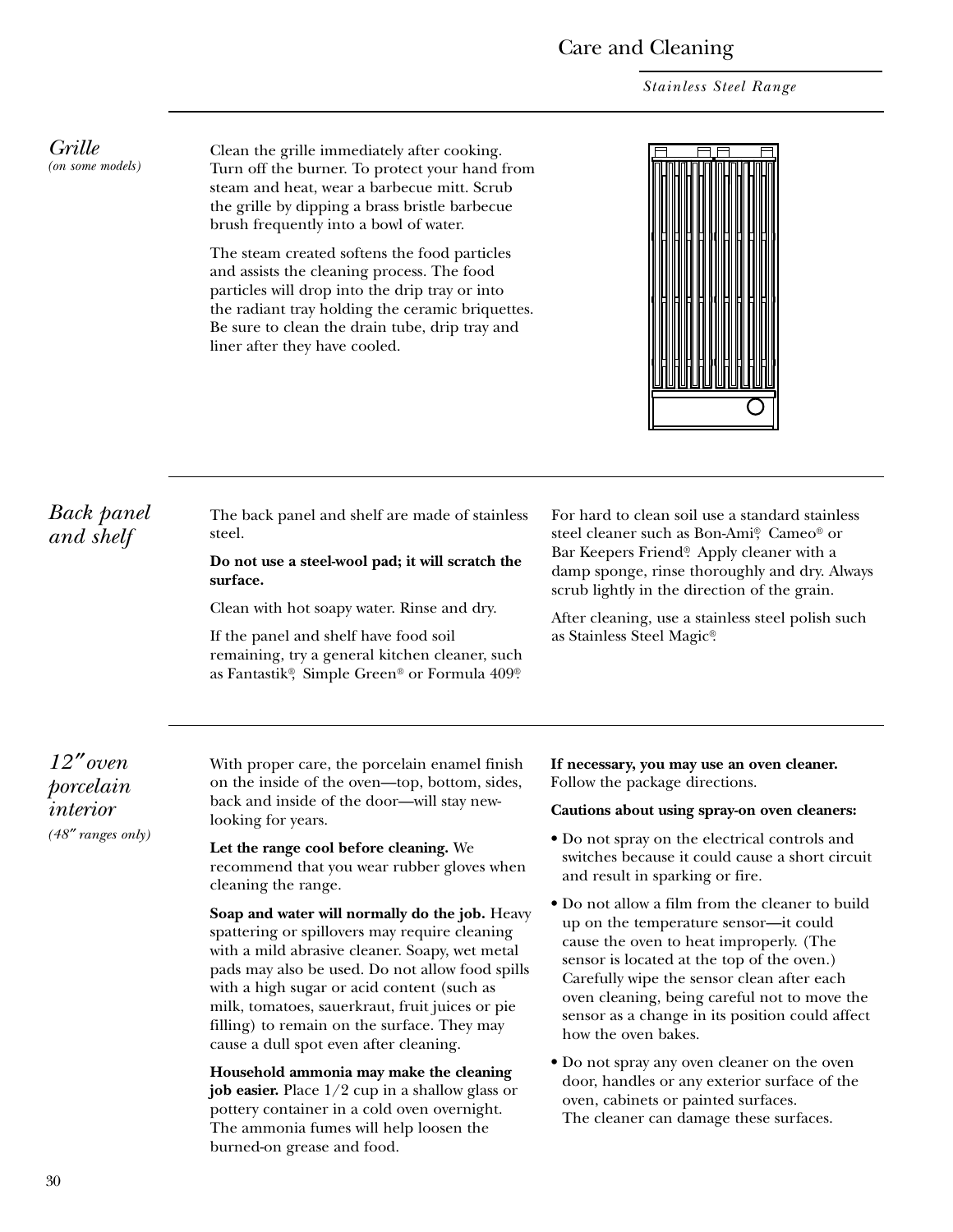### The Problem Solver

*Stainless Steel Range*

<span id="page-30-0"></span>

| Questions?<br>Use this<br>problem<br>solver! | <b>PROBLEM</b>                                                                                  | <b>POSSIBLE CAUSE</b>                                                                                                                                                   |
|----------------------------------------------|-------------------------------------------------------------------------------------------------|-------------------------------------------------------------------------------------------------------------------------------------------------------------------------|
|                                              | <b>SURFACE BURNERS</b><br><b>DO NOT LIGHT</b>                                                   | • Burners assembled incorrectly after cleaning. Make sure the burner<br>assembly is put together correctly and that the outer caps/burner<br>ports are aligned.         |
|                                              |                                                                                                 | • Ports blocked in the outer cap near the ignitor. Clean and<br>reassemble. See "Burner assembly" in the Care and Cleaning section.                                     |
|                                              |                                                                                                 | • Inspect the manual cut-off valve to insure that it is not closed.                                                                                                     |
|                                              |                                                                                                 | • Make sure the electrical plug is plugged into a live power outlet.                                                                                                    |
|                                              |                                                                                                 | • Check for a power outage.                                                                                                                                             |
|                                              | <b>SURFACE BURNER</b><br><b>FLAMES VERY</b><br><b>LARGE OR YELLOW</b>                           | · Improper air/gas ratio in burners. Call for service.                                                                                                                  |
|                                              | <b>TICKING SOUND OF</b><br><b>SPARK IGNITOR</b><br><b>AFTER SURFACE</b><br><b>BURNER LIGHTS</b> | • The spark ignitor is not deactivated. Turn the burner OFF and<br>relight. Some ticking is normal. If ticking is excessive, call for service.                          |
|                                              | <b>STRONG ODOR FROM</b><br><b>SURFACE BURNERS</b>                                               | · Improper air/gas ratio in surface burners. Call for service.                                                                                                          |
|                                              | <b>OVEN LIGHT</b>                                                                               | • The light bulb is loose or defective. Tighten or replace the bulb.                                                                                                    |
|                                              | <b>DOES NOT WORK</b>                                                                            | • The switch operating light is broken. Call for service.                                                                                                               |
|                                              | <b>FOOD DOES NOT</b><br><b>BAKE OR ROAST</b>                                                    | • The oven controls are improperly set. See the "How to set your oven<br>for baking or roasting" section.                                                               |
|                                              | <b>PROPERLY</b>                                                                                 | • Incorrect cookware or cookware of improper size being used.<br>See the "How to set your oven for baking or roasting" section.                                         |
|                                              |                                                                                                 | • Use a foil tent to slow down browning during roasting.                                                                                                                |
|                                              | <b>FOOD DOES NOT</b><br><b>BROIL PROPERLY</b>                                                   | • The oven control is not set at BROIL. Push in the BROIL selector<br>button for the oven you want to use.                                                              |
|                                              |                                                                                                 | • The oven door is not open to the broil stop position as<br>recommended.                                                                                               |
|                                              |                                                                                                 | • Improper shelf position being used. See the Broiling Guide.                                                                                                           |
|                                              |                                                                                                 | • Food is being cooked in a hot pan.                                                                                                                                    |
|                                              |                                                                                                 | • Cookware is not suited for broiling. Use the broiling pan and grid<br>that came with your range.                                                                      |
|                                              |                                                                                                 | • Aluminum foil used on the broiling pan and grid has not been fitted<br>properly and slit as recommended.                                                              |
|                                              |                                                                                                 | • In some areas the power (voltage) may be low. Preheat the broil<br>element for 10 minutes. Broil for the longest period of time<br>recommended in the Broiling Guide. |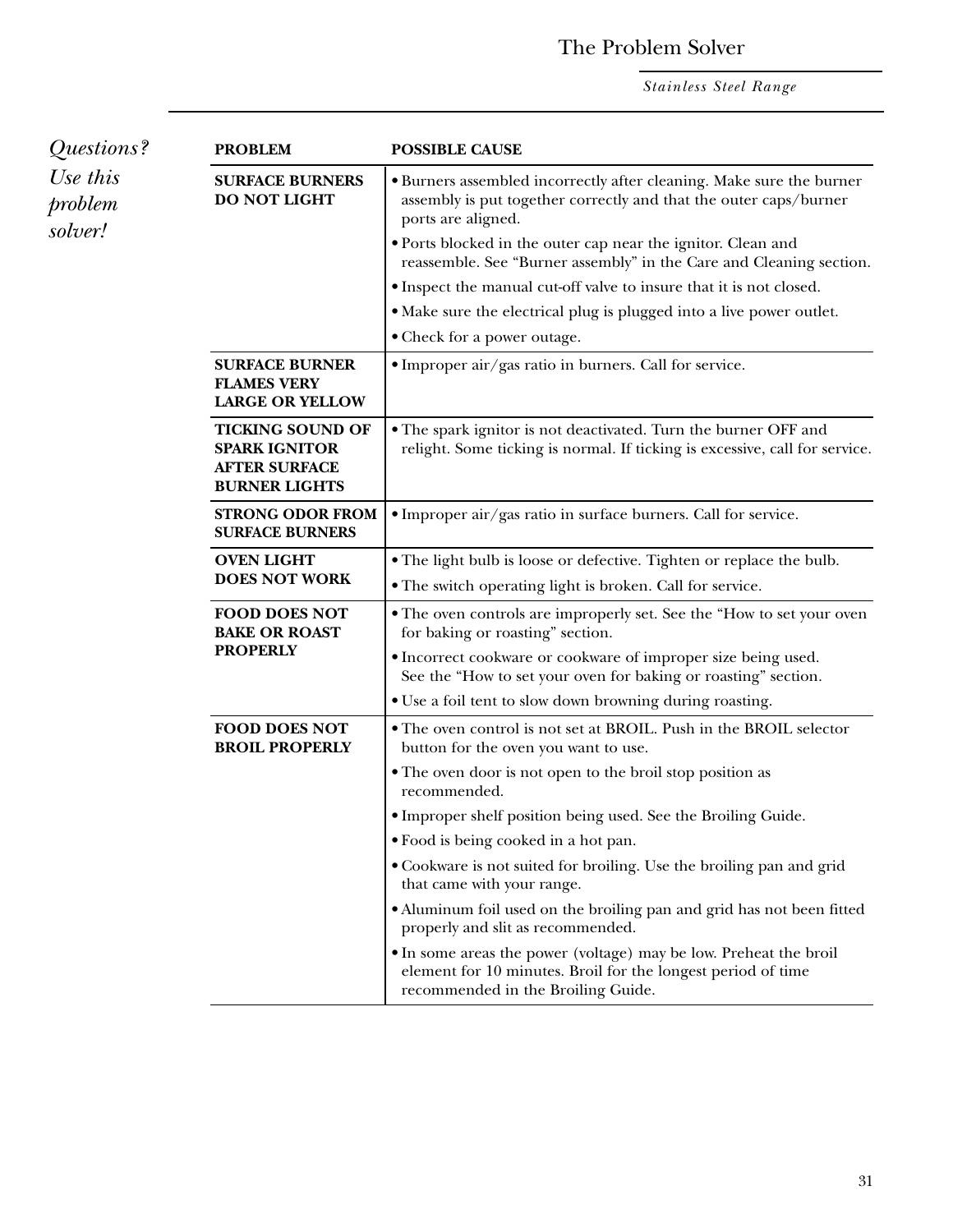### The Problem Solver

*Stainless Steel Range*

| Questions?<br>Use this | <b>PROBLEM</b>                                                                                               | <b>POSSIBLE CAUSE</b>                                                                                                                                                                                                       |
|------------------------|--------------------------------------------------------------------------------------------------------------|-----------------------------------------------------------------------------------------------------------------------------------------------------------------------------------------------------------------------------|
|                        | <b>OVEN WILL NOT</b>                                                                                         | • Plug on the range is not completely inserted in the electrical outlet.                                                                                                                                                    |
| problem                | <b>WORK</b>                                                                                                  | • A fuse in your home may be blown or the circuit breaker tripped.                                                                                                                                                          |
| solver!                |                                                                                                              | • The oven controls are not properly set.                                                                                                                                                                                   |
|                        |                                                                                                              | • The oven controls are set for cleaning. If necessary, allow the oven to<br>cool then open the door.                                                                                                                       |
|                        | <b>OVEN WILL NOT</b><br><b>SELF-CLEAN</b>                                                                    | • The oven temperature is too high to set a self-clean operation.<br>Allow the range to cool to room temperature and reset the controls.                                                                                    |
|                        |                                                                                                              | • The controls are not properly set.                                                                                                                                                                                        |
|                        |                                                                                                              | • The self-clean cycle will not start until the shelf slide assemblies have<br>been removed.                                                                                                                                |
|                        | <b>UNABLE TO USE</b><br>THE 12" OVEN,<br><b>GRIDDLE AND/OR</b><br><b>GRILLE WHEN</b><br><b>SELF-CLEANING</b> | • When the 27" (large) oven is set for cleaning, only the surface<br>burners may be used. The 12" (small) oven, the griddle and/or<br>the grille cannot be used.                                                            |
|                        | "CRACKING" OR<br>"POPPING" SOUND<br><b>DURING CLEANING</b>                                                   | • This is normal. This is the sound of the metal heating and cooling<br>during both the cooking and cleaning functions.                                                                                                     |
|                        | <b>EXCESSIVE SMOKING</b><br><b>OCCURS DURING</b><br><b>CLEANING</b>                                          | • Excessive soil. Press the OFF selector button. Open the windows to<br>rid the room of smoke. Wait until the DOOR LOCKED light goes<br>off. Wipe up excess soil and reset the clean cycle.                                 |
|                        | <b>STRONG ODOR FROM</b><br><b>SELF-CLEAN CYCLE</b>                                                           | • An odor from the insulation around the inside of the oven is normal<br>for the first few times the oven is used. This is temporary.                                                                                       |
|                        | <b>OVEN NOT CLEAN</b><br><b>AFTER A CLEAN</b><br><b>CYCLE</b>                                                | · The oven was heavily soiled. Clean up heavy spillovers before starting<br>the clean cycle. Heavily soiled ovens may need to self-clean again.<br>• The oven controls are not properly set. See the Self-Cleaning section. |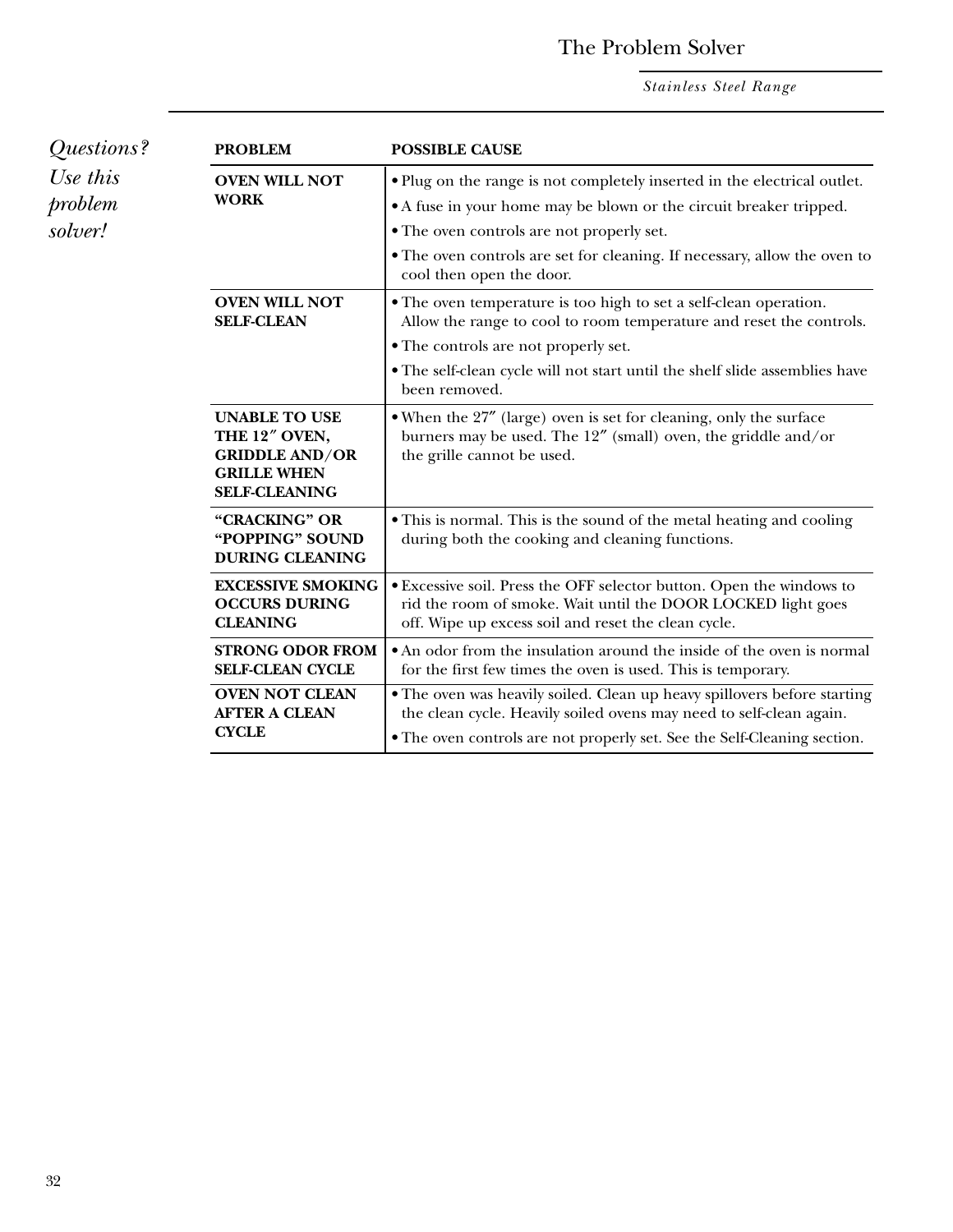*With the purchase of your new Monogram appliance, receive the assurance that if you ever need information or assistance from GE, we'll be there. All you have to do is call—toll- free!*

<span id="page-32-0"></span>

| <b>GE</b> Answer<br>$Center^{\circledR}$<br>800.626.2000                                                | Whatever your question about any Monogram major appliance, GE Answer Center®<br>information service is available to help. Your call—and your question—will be answered<br>promptly and courteously. And you can call any time. GE Answer Center® service is open<br>24 hours a day, 7 days a week.<br><b>OR</b><br>Visit our Website at: www.monogram.com                                                                                                                                                                                                                        |  |  |
|---------------------------------------------------------------------------------------------------------|----------------------------------------------------------------------------------------------------------------------------------------------------------------------------------------------------------------------------------------------------------------------------------------------------------------------------------------------------------------------------------------------------------------------------------------------------------------------------------------------------------------------------------------------------------------------------------|--|--|
| <b>In-Home Repair</b><br><b>Service</b><br>In the U.S.A.:<br>800.444.1845<br>In Canada:<br>888.880.3030 | A GE consumer service professional will provide expert repair service, scheduled at a time<br>that's convenient for you. Many GE Consumer Service company-operated locations offer<br>you service today or tomorrow, or at your convenience (7:00 a.m. to 7:00 p.m. weekdays,<br>9:00 a.m. to 2:00 p.m. Saturdays). Our factory-trained technicians know your appliance<br>inside and out-so most repairs can be handled in just one visit.                                                                                                                                      |  |  |
| <b>For Customers</b><br><b>With Special</b><br>Needs<br>800.626.2000                                    | GE offers, free of charge, a brochure to assist in planning a<br>barrier-free kitchen for persons with limited mobility.<br><b>TBXTOLITE</b><br>ON WALL<br>Consumers with impaired hearing or speech who have access to a<br>TDD or a conventional teletypewriter may call 800.TDD.GEAC<br>(800.833.4322) to request information or service.<br><b>SECTION A A</b>                                                                                                                                                                                                               |  |  |
| <b>Service Contracts</b><br>800.626.2224                                                                | You can have the secure feeling that GE Consumer Service will still be there after your<br>warranty expires. Purchase a GE contract while your warranty is still in effect and you'll<br>receive a substantial discount. With a multiple-year contract, you're assured of future<br>service at today's prices.                                                                                                                                                                                                                                                                   |  |  |
| <b>Parts</b> and<br><i><b>Accessories</b></i><br>800.626.2002                                           | Individuals qualified to service their own appliances can have parts or accessories sent directly<br>to their home. The GE parts system provides access to over 47,000 partsand all GE Genuine<br>Renewal Parts are fully warranted. VISA, MasterCard and Discover cards are accepted.<br>User maintenance instructions contained in this manual cover procedures intended to be<br>performed by any user. Other servicing generally should be referred to qualified service<br>personnel. Caution must be exercised, since improper servicing may cause unsafe operation.<br>33 |  |  |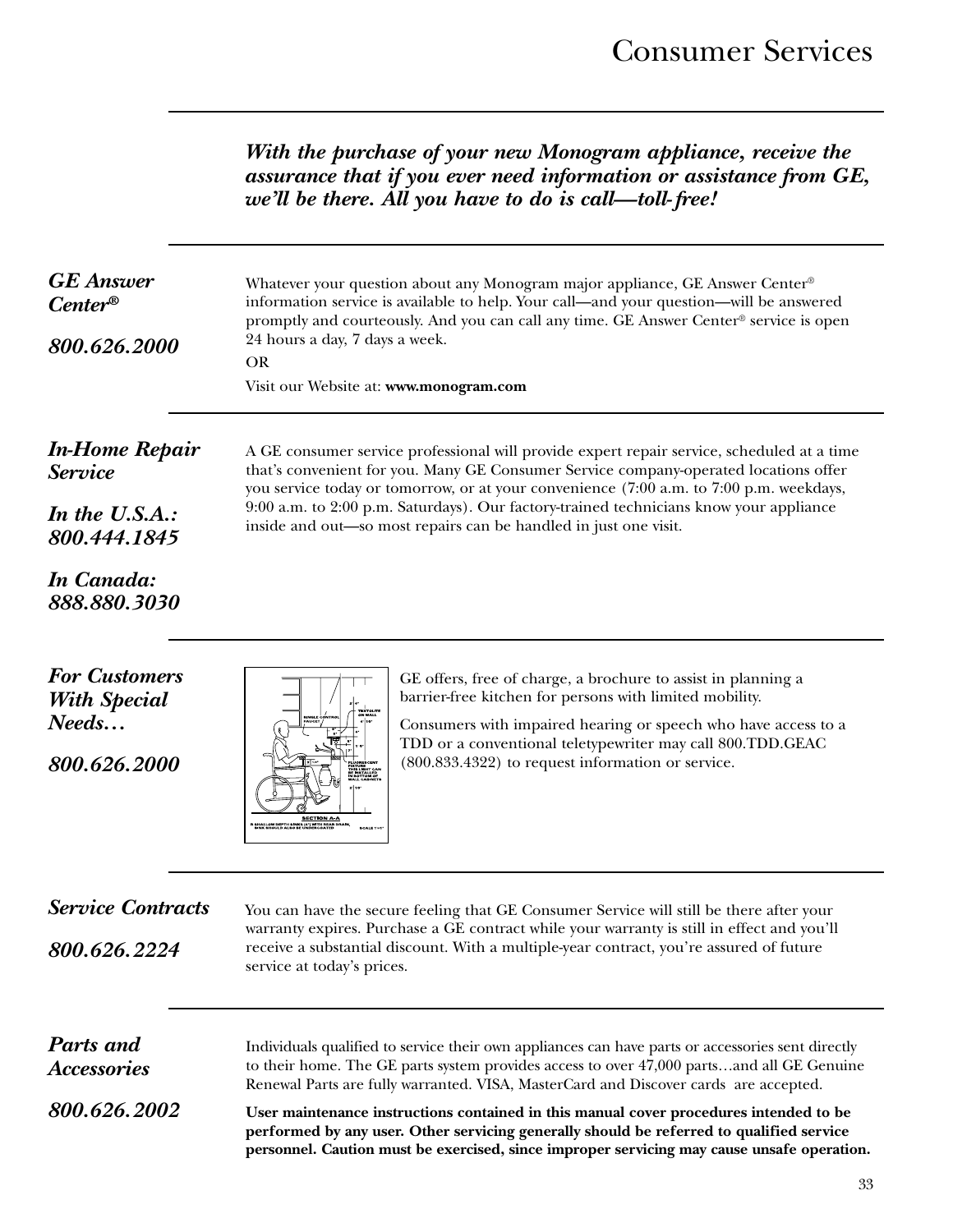### *YOUR MONOGRAM RANGE WARRANTY Staple sales slip or cancelled check here. Proof of original purchase date is needed to obtain service under warranty.*

### <span id="page-33-0"></span>*WHAT IS COVERED*

### **FULL ONE-YEAR WARRANTY**

For one year from date of original purchase, we will provide, free of charge, parts and service labor in your home to repair or replace **any part of the range** that fails because of a manufacturing defect.

### **LIMITED FIVE-YEAR WARRANTY**

For five years from the date of original purchase, we will provide, free of charge, replacement **gas surface burners** if they fail in normal household use. (The grille, griddle and oven burners are not included.) You pay for the service trip to your home and all service labor charges.

This warranty is extended to the original purchaser and any succeeding owner for products purchased for ordinary home use in the 48 mainland states, Hawaii and Washington, D.C. In Alaska the warranty is the same except that it is LIMITED because you must pay to ship the product to the service shop or for the service technician's travel costs to your home.

All warranty service will be provided by our Factory Service Centers or by our authorized Customer Care® servicers during normal working hours.

Should your appliance need service, during warranty period or beyond, in the U.S.A. call 800.444.1845. In Canada: 888.880.3030.

### *WHAT IS NOT COVERED*

- **Service trips to your home to teach you how to use the product.**
- **Discoloration of the griddle plate.**
- **Chipping of porcelain enamel grates.**
- **Replacement of house fuses or resetting of circuit breakers.**
- **Incidental or consequential damage caused by possible defects with this appliance.**
- **Damage to the product caused by accident, fire, floods or acts of God.**
- **Failure of the product if it is used for other than its intended purpose or used commercially.**
- **Improper installation.**

**If you have an installation problem, contact your dealer or installer. You are responsible for providing adequate electrical, gas, exhausting and other connecting facilities as described in the Installation Instructions provided with the product.**

Some states do not allow the exclusion or limitation of incidental or consequential damages, so the above limitation or exclusion may not apply to you. This warranty gives you specific legal rights, and you may also have other rights which vary from state to state.

To know what your legal rights are in your state, consult your local or state consumer affairs office or your state's Attorney General.

**Warrantor: General Electric Company. If further help is needed concerning this warranty, write: Manager—Customer Relations, GE Appliances, Louisville, KY 40225**

| 7DP36L4D | 7DP36N4D | 7DP48L4G | 7DP48N4G |
|----------|----------|----------|----------|
| 7DP36L4R | ZDP36N4R | 7DP48L6D | ZDP48N6D |
| 7DP36L6  | 7DP36N6  | 7DP4816R | ZDP48N6R |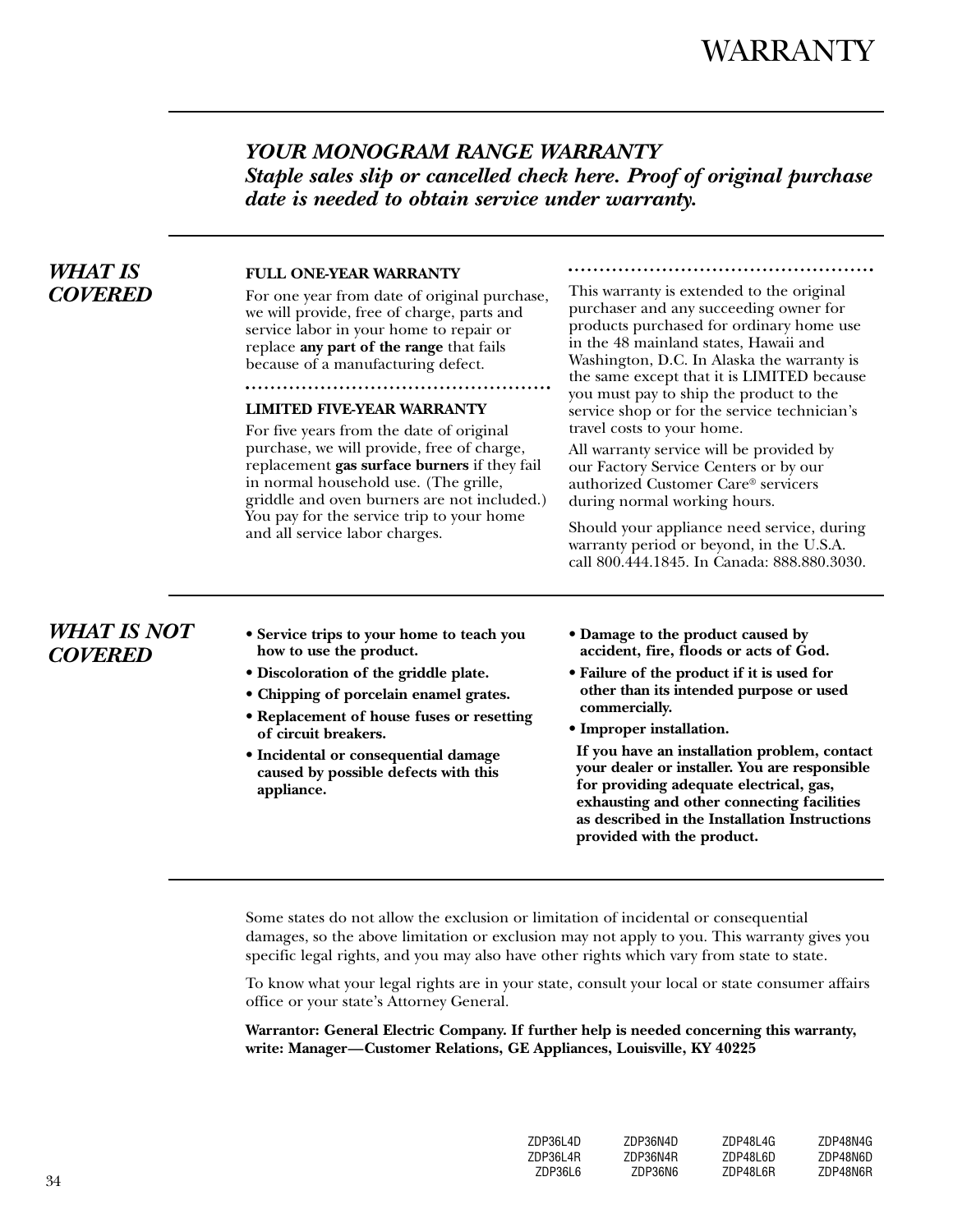# Consumer Product **Ownership Registration Mail Today Important**

*GE Appliances*



Place 1st Class Letter Stamp Here

*General Electric Company* **Warranty Registration Department P.O. Box 32150 Louisville, KY 40232-2150**